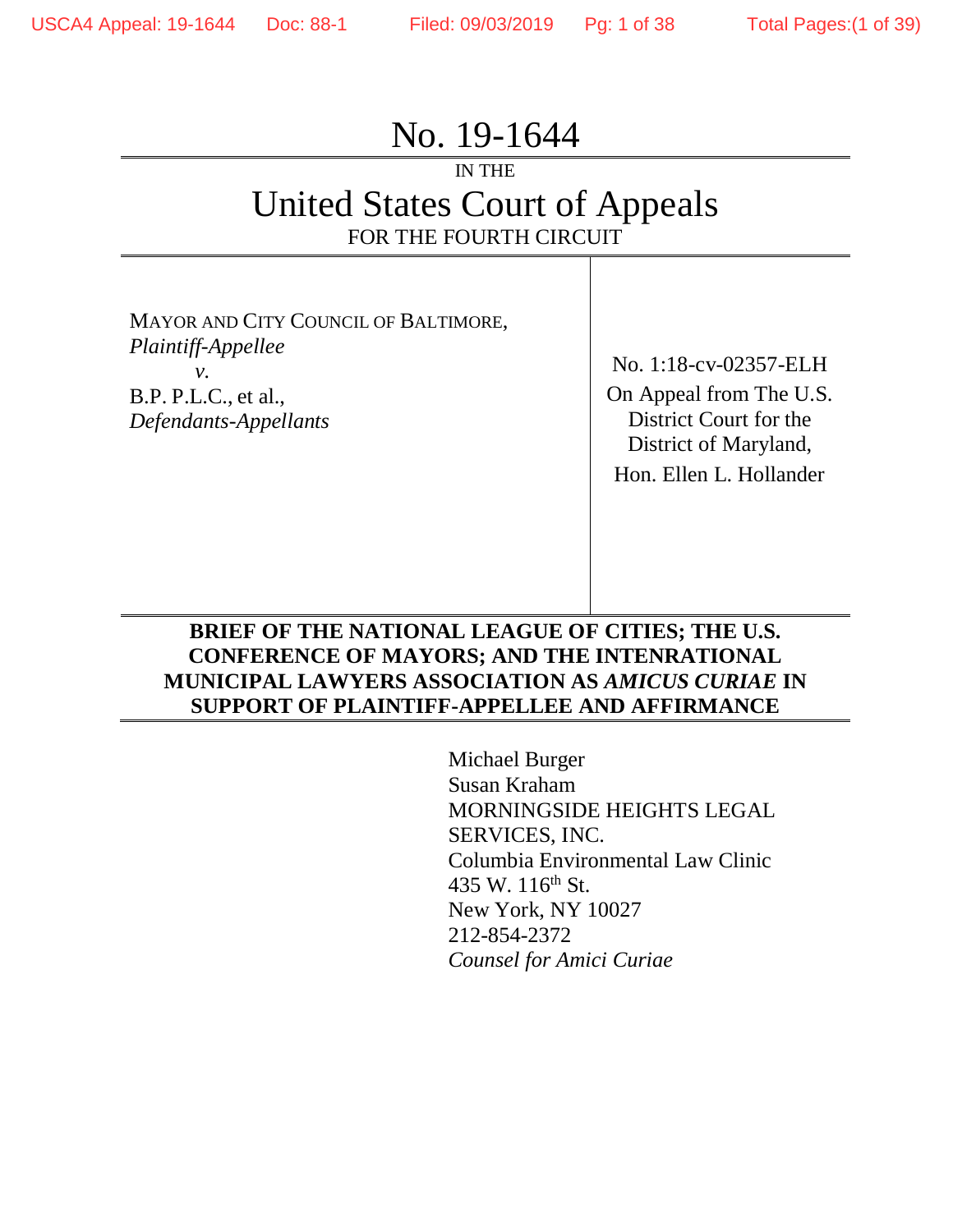#### **CORPORATE DISCLOSURE STATEMENT**

Pursuant to Federal Rule of Appellate Procedure 26.1, the National League of Cities, the U.S. Conference of Mayors and the International Municipal Lawyers Association ("Local Government Amici"), by and through their undersigned attorney, hereby certify that they each have no parent corporation and that no publicly held corporation owns 10% or more of any of their stock.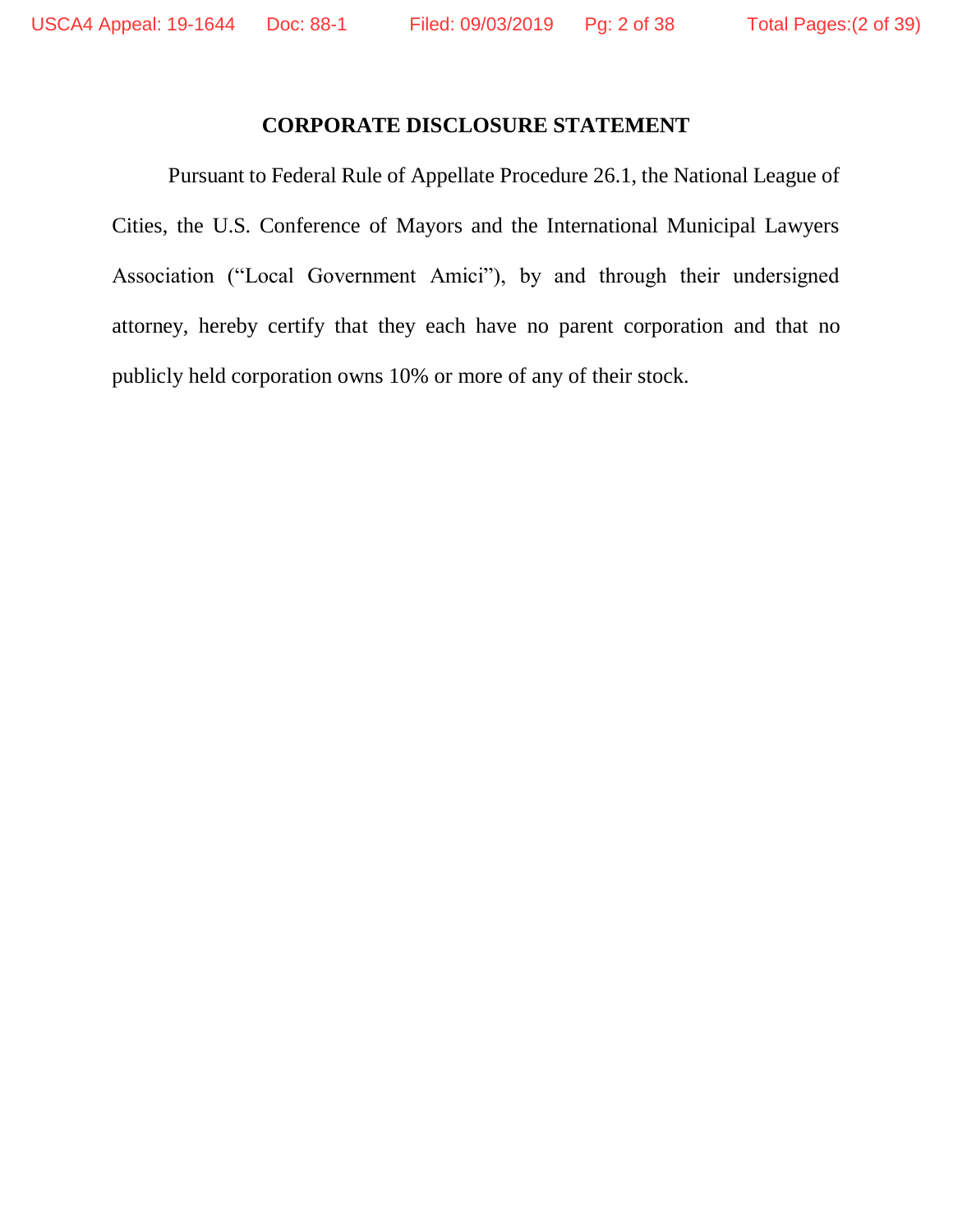## **TABLE OF CONTENTS**

## **Page**

| FEDERALISM PRINCIPLES REQUIRE APPELLATE REVIEW OF THE<br>$\mathbf{I}$ .<br>DISTRICT COURT'S REMAND ORDER BE LIMITED TO THE ISSUE                                                                               |  |
|----------------------------------------------------------------------------------------------------------------------------------------------------------------------------------------------------------------|--|
| THERE ARE NO "UNIQUELY FEDERAL INTERESTS" AT STAKE IN<br>$\Pi$ .<br>THIS CASE SUFFICIENT TO REQUIRE CONVERSION OF<br>PLAINTIFF'S STATE LAW CLAIMS INTO FEDERAL LAW CLAIMS<br>OR TO CONFER FEDERAL JURISDICTION |  |
| III.<br>THE DISPLACEMENT OF A FEDERAL COMMON LAW<br>CAUSE OF ACTION FOR NUISANCE REQUIRES THE<br>STATE LAW CAUSE OF ACTION BE TREATED ON                                                                       |  |
|                                                                                                                                                                                                                |  |
|                                                                                                                                                                                                                |  |
|                                                                                                                                                                                                                |  |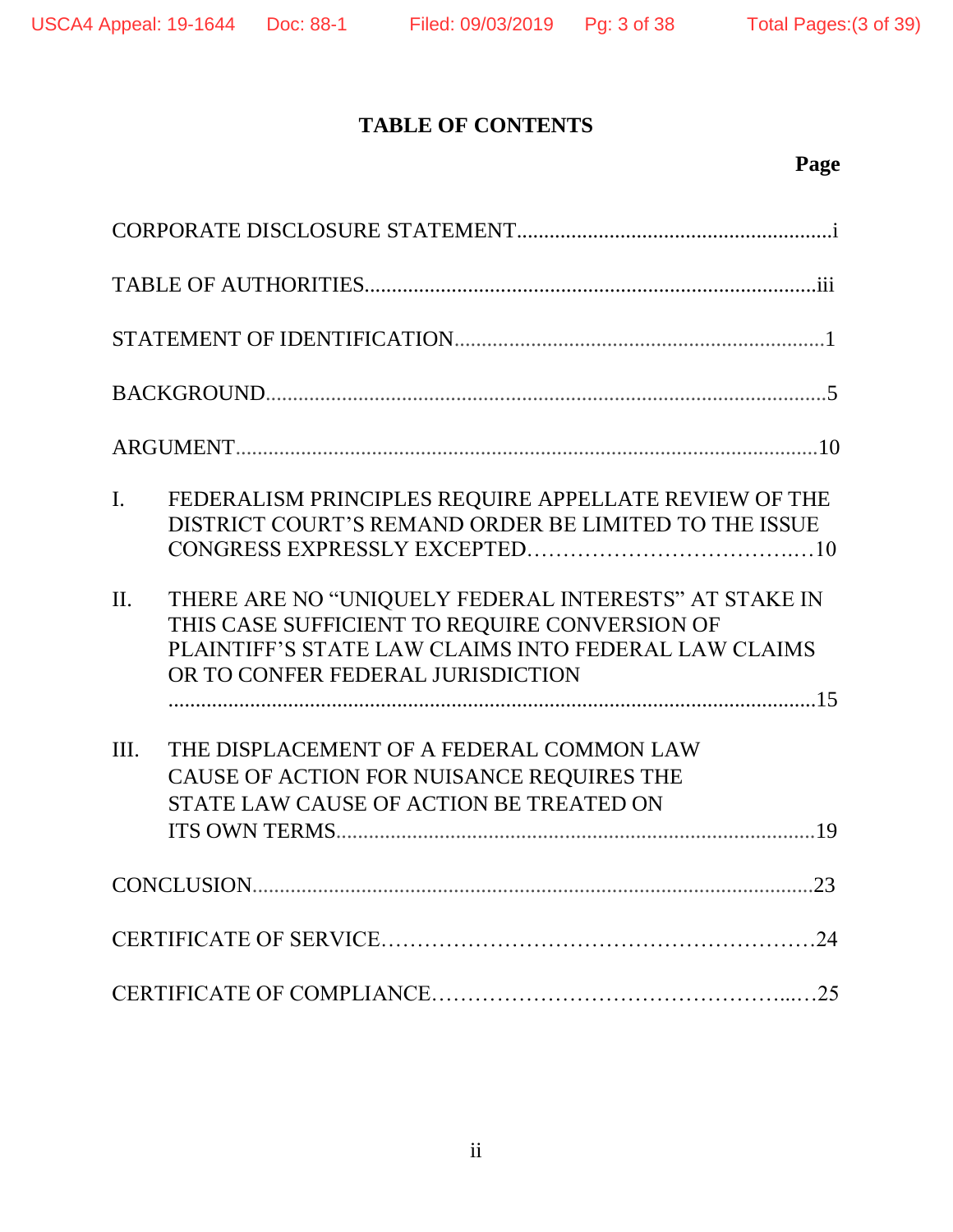## **Page(s)**

### **CASES**

| Abbatiello v. Monsanto Co.,                                                  |
|------------------------------------------------------------------------------|
| Alexandria Resident Council, Inc. v. Alexandria Redevelopment & Hous. Auth., |
| Am. Elec. Power, Co. v. Connecticut                                          |
| Am. Fuel & Petrochemical Manufacturers v. O'Keeffe,                          |
| Appalachian Volunteers, Inc. v. Clark,                                       |
| Barbour v. Int'l Union,                                                      |
| City of Chicago v. Am. Cyanamid Co.,                                         |
| City of Cincinnati v. Beretta U.S.A. Corp.,                                  |
| City of Gary v. Smith & Wesson Corp.,                                        |
| City of Greenwood, Miss. v. Peacock,                                         |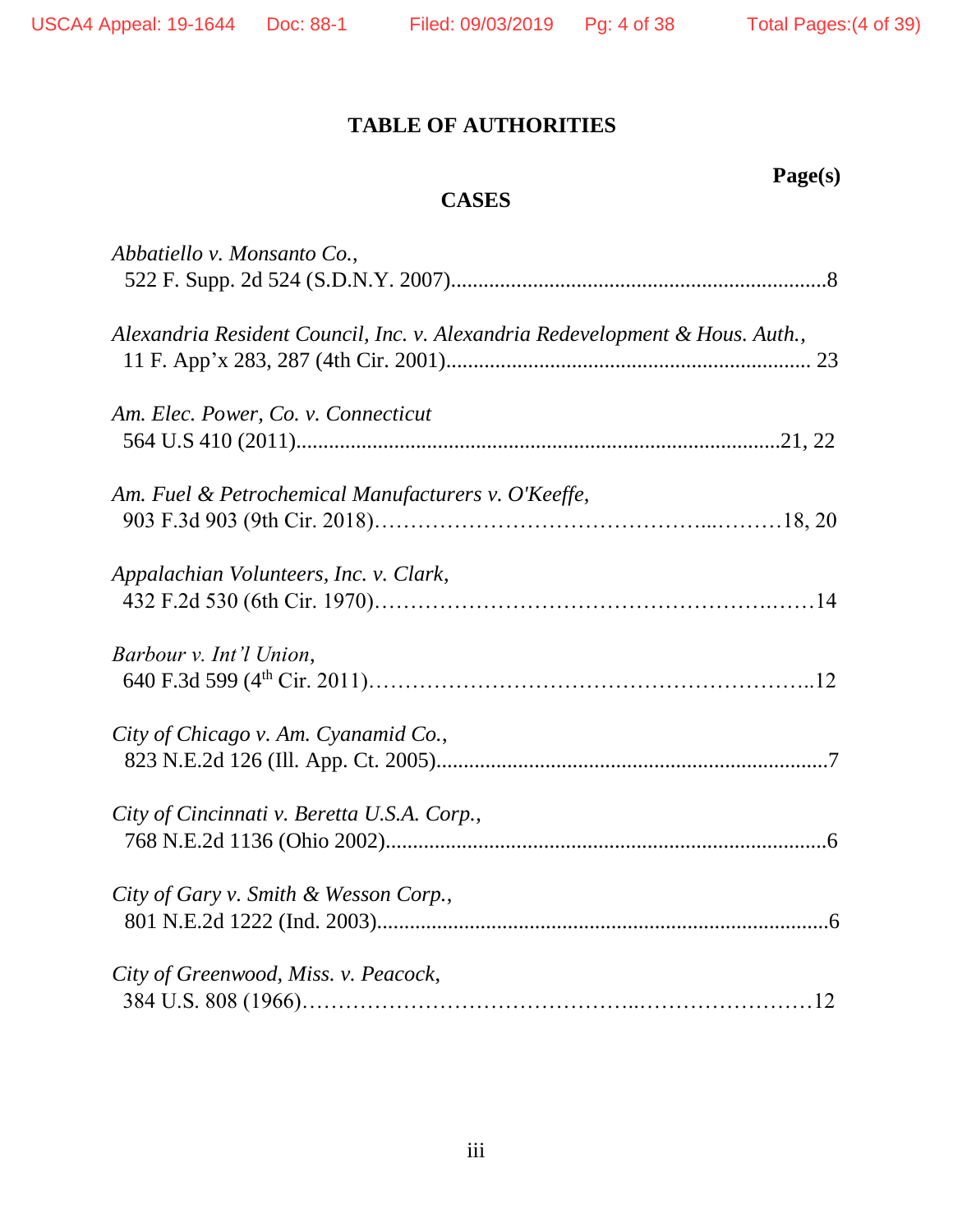**Page(s)**

### **TABLE OF AUTHORITIES**

| <b>CASES</b>                               |
|--------------------------------------------|
| City of Milwaukee v. Illinois,             |
| City of Milwaukee v. NL Indus.,            |
| City of New York v. BP P.L.C.,             |
| City of New York v. BP P.L.C.,             |
| City of Oakland v. BP P.L.C.,              |
| City of Oakland v. BP P.L.C.,              |
| City of Portland v. Monsanto Co.,          |
| City of Spokane v. Monsanto Co.,           |
| City of St. Louis v. Benjamin Moore & Co., |
| City of Walker v. Louisiana,               |
| Cleveland v Ameriquest,                    |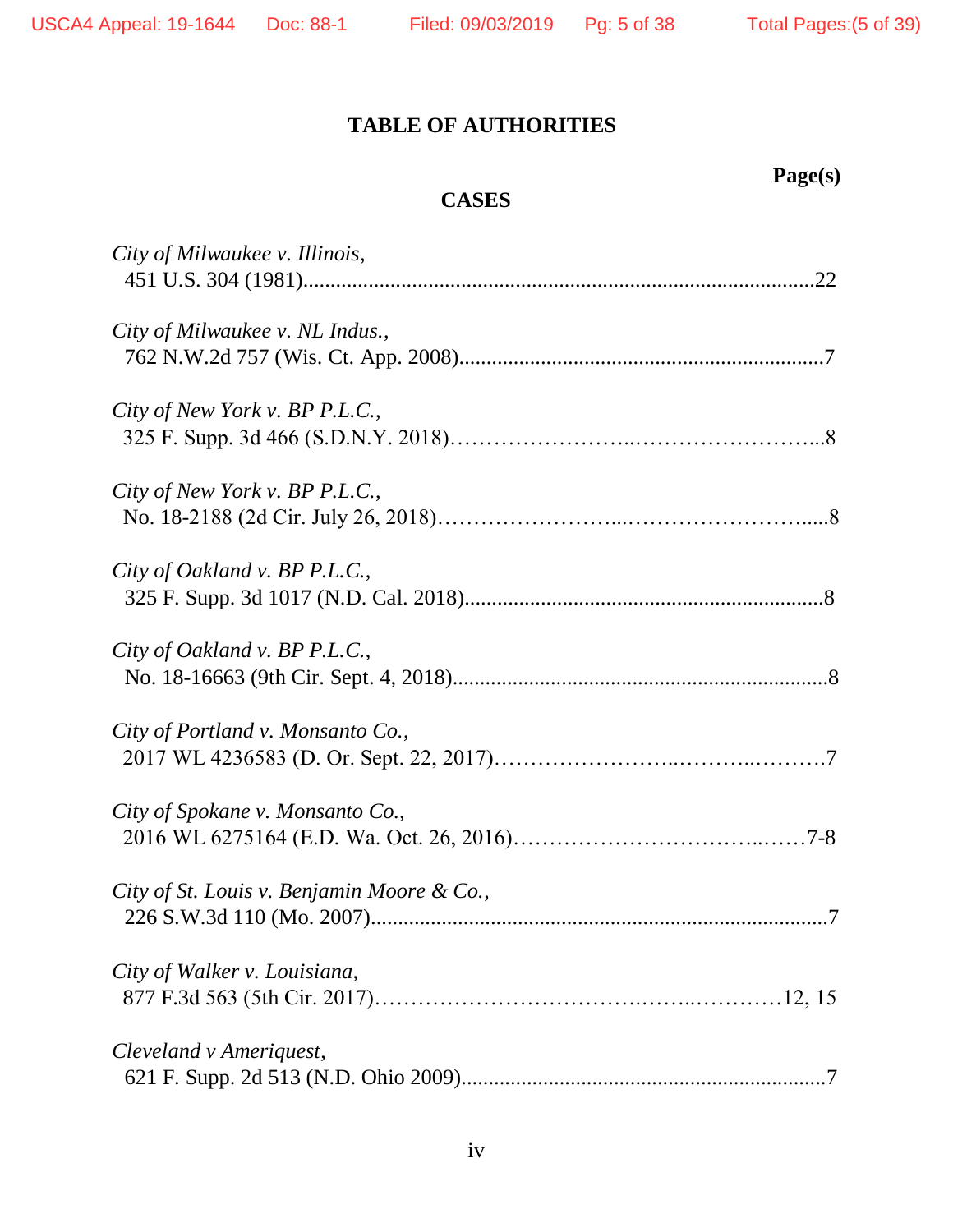| ூப |  |
|----|--|
|    |  |

### **CASES CONT'D**

| Coal. for Competitive Elec. v. Zibelman,                                         |
|----------------------------------------------------------------------------------|
| Columbia Pac. Bldg. Trades Council v. City of Portland,                          |
| Comer v. Murphy Oil USA,                                                         |
| Comer v. Murphy Oil USA,                                                         |
| ConAgra Grocery Prod. Co. v. California,                                         |
| County of San Mateo v. Chevron Corp.,                                            |
| Electric Power Supply Association v. Star,                                       |
| Energy and Env't Legal Inst. v. Epel,                                            |
| Franchise Tax Bd. of State of Cal. v. Constr. Laborers Vacation Tr. for S. Cal., |
| In re Comer,<br>.24                                                              |
| In re Lead Paint Litig.,                                                         |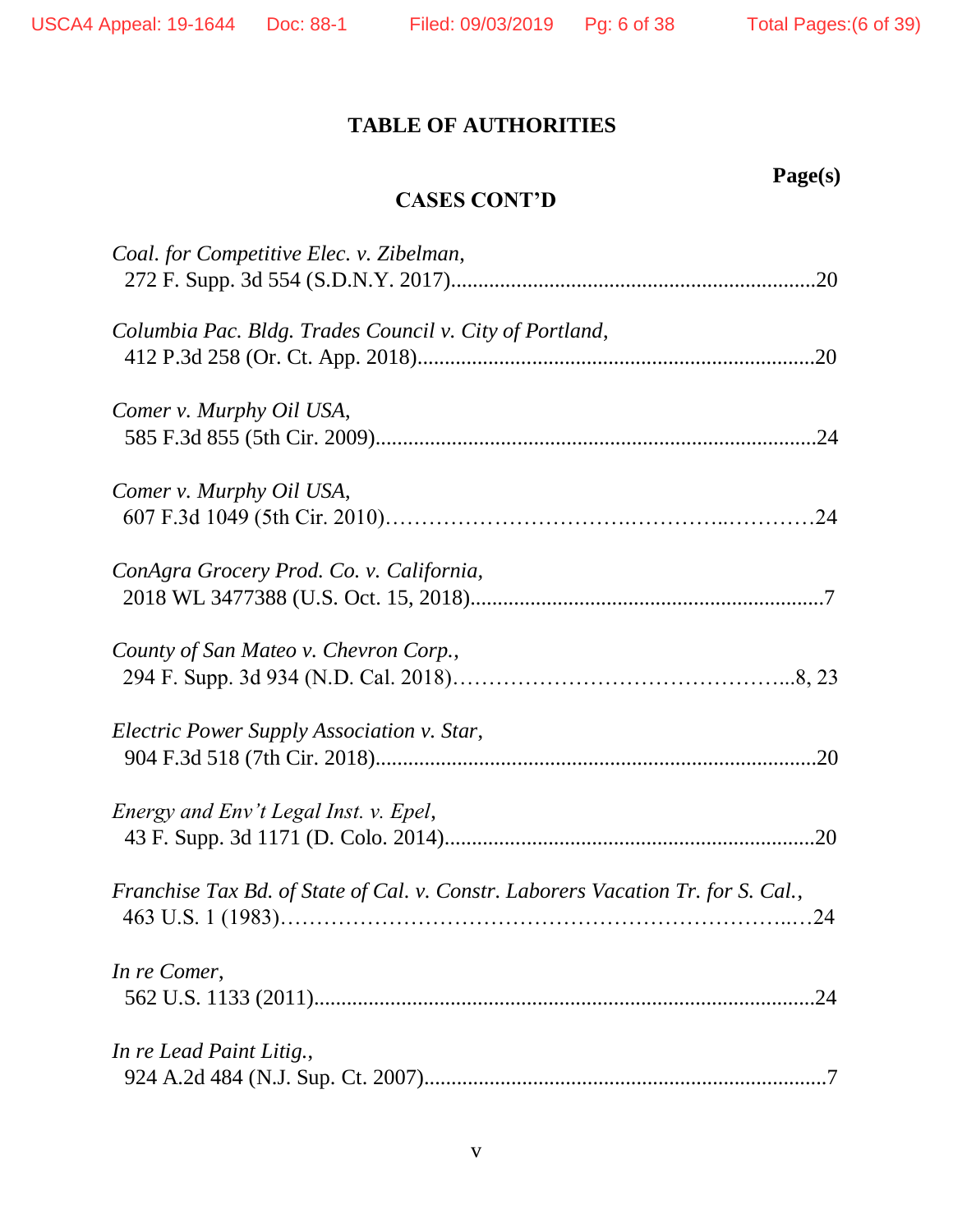### **Page(s)**

### **CASES CONT'D**

| In re Methyl Tertiary Butyl Ether ("MTBE") Prods. Liab. Litig., |
|-----------------------------------------------------------------|
| In re: National Prescription Opiate Litigation,                 |
| Int'l Paper Co. v. Ouellette,                                   |
| Jacks v. Meridian Res. Co.,                                     |
| Lee v. Murraybey,                                               |
| Little v. Louisville Gas & Elec. Co.,                           |
| Lu Junhong v. Boeing Co.,                                       |
| Merrick v. Diageo Ams. Supply, Inc.,                            |
| Mulcahey v. Columbia Organic Chemicals Co., Inc.,               |
| N.Y. Trap Rock Corp. v. Town of Clarkstown,                     |
| Native Vill. of Kivalina v. ExxonMobil Corp.,                   |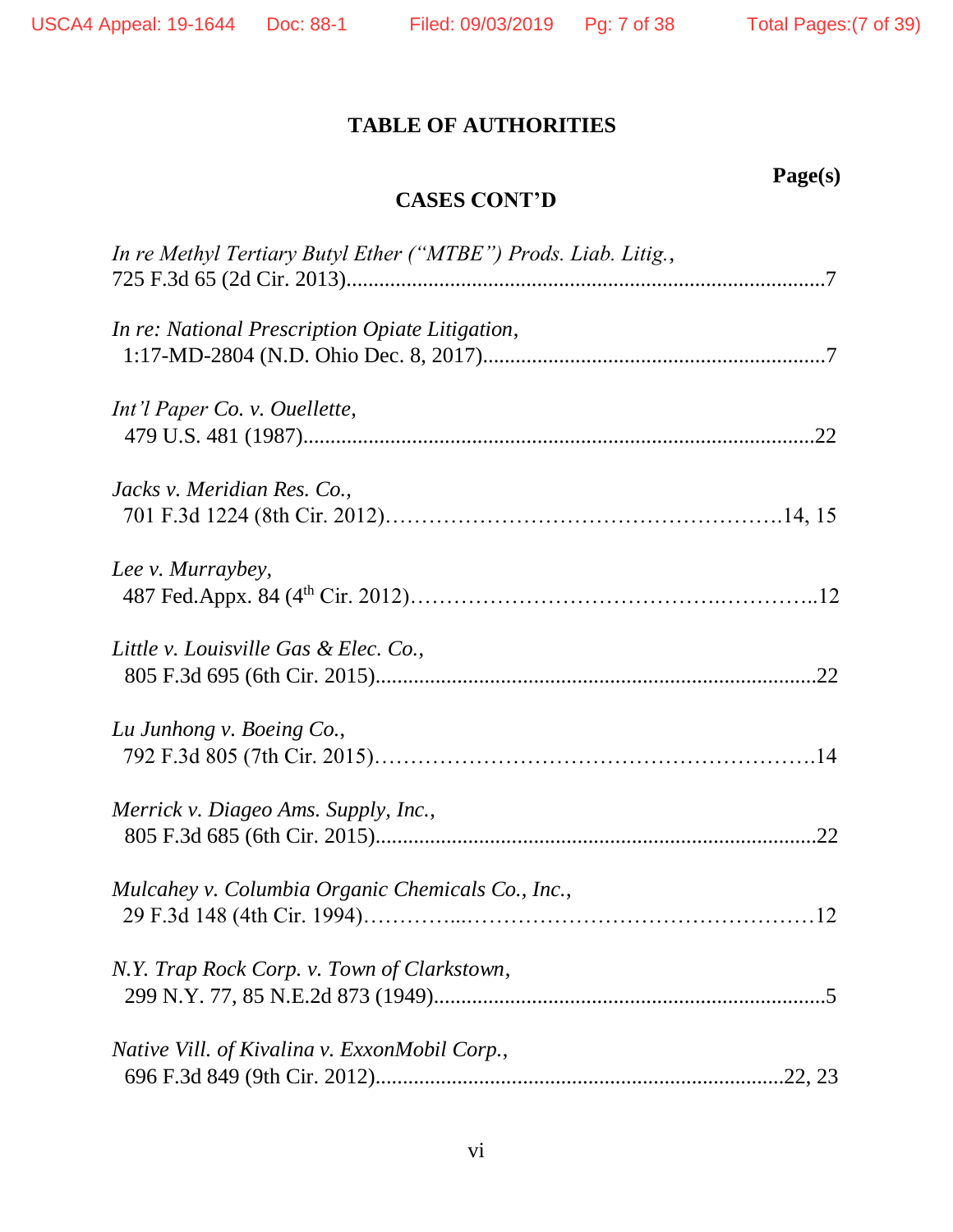|  | ۱ı.<br>11 Д |  |
|--|-------------|--|
|  |             |  |

### **CASES CONT'D**

| Native Vill. of Kivalina v. Exxon Mobil Corp., |
|------------------------------------------------|
| Noel v. McCain,                                |
| Pashby v. Delia,                               |
| Patel v. Del Taco, Inc.,                       |
| People v. ConAgra Grocery Prod. Co.,           |
| Rhode Island v. Chevron Corp.,                 |
| Robertson v. Ball,                             |
| Rocky Mtn. Farmers v. Corey,                   |
| Rocky Mtn. Farmers v. Corey,                   |
| Rux v. Republic of Sudan,                      |
| Severonickel v. Gaston Reymenants,             |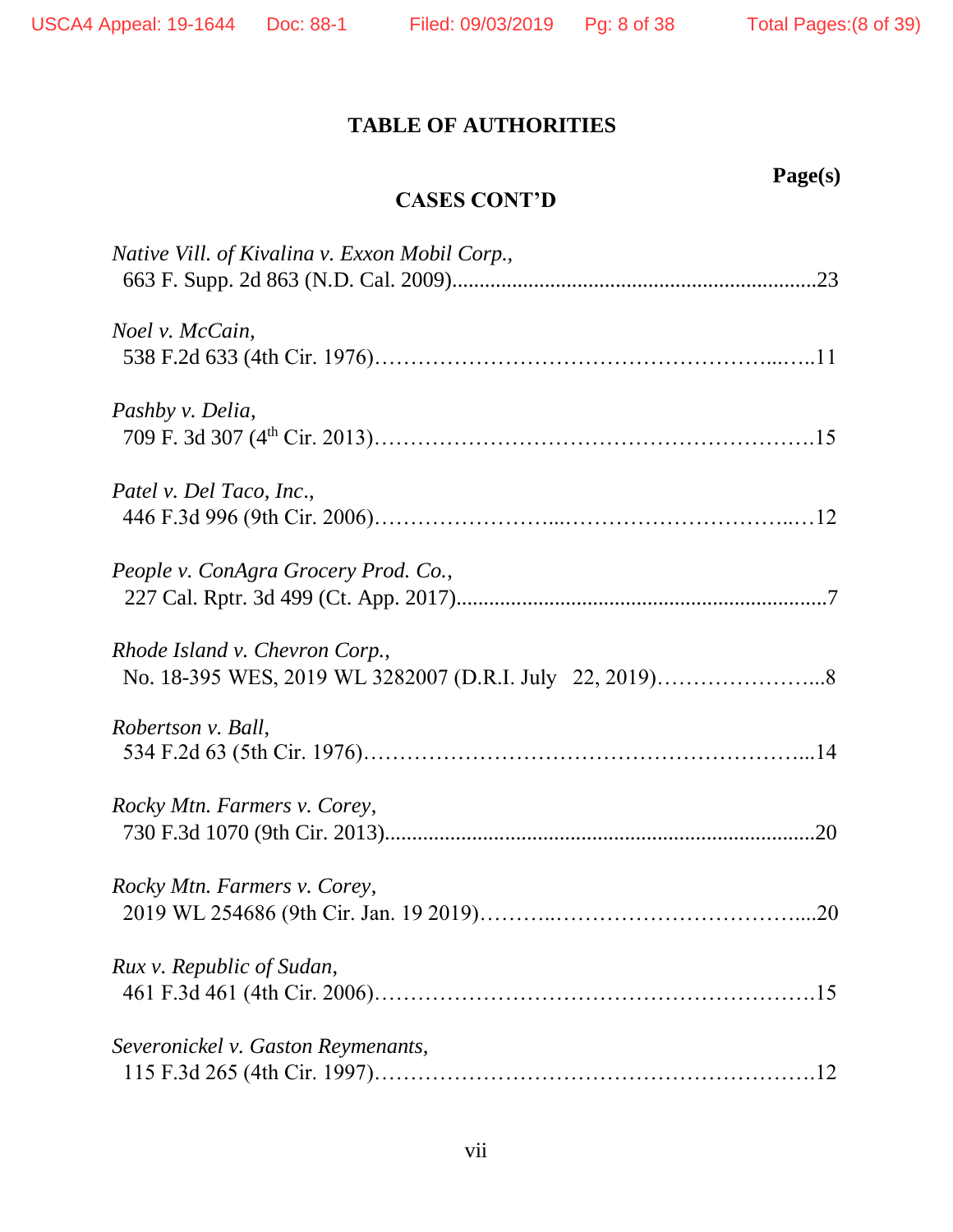### **CASES CONT'D**

| Sherwin-Williams Co. v. California,            |  |
|------------------------------------------------|--|
| State v. Lead Indus., Ass'n, Inc.,             |  |
| State v. Purdue Pharma LP,                     |  |
| Tex. Indus., Inc. v. Radcliff Materials, Inc., |  |
| Univ. of S. Alabama v. Am. Tobacco Co.,        |  |
| White v. Smith & Wesson Corp.,                 |  |

#### **STATUTES**

| 28 U.S.C.                                       |  |
|-------------------------------------------------|--|
|                                                 |  |
|                                                 |  |
|                                                 |  |
|                                                 |  |
|                                                 |  |
|                                                 |  |
|                                                 |  |
| Greenhouse Gas Emissions Reduction Act of 2009, |  |
|                                                 |  |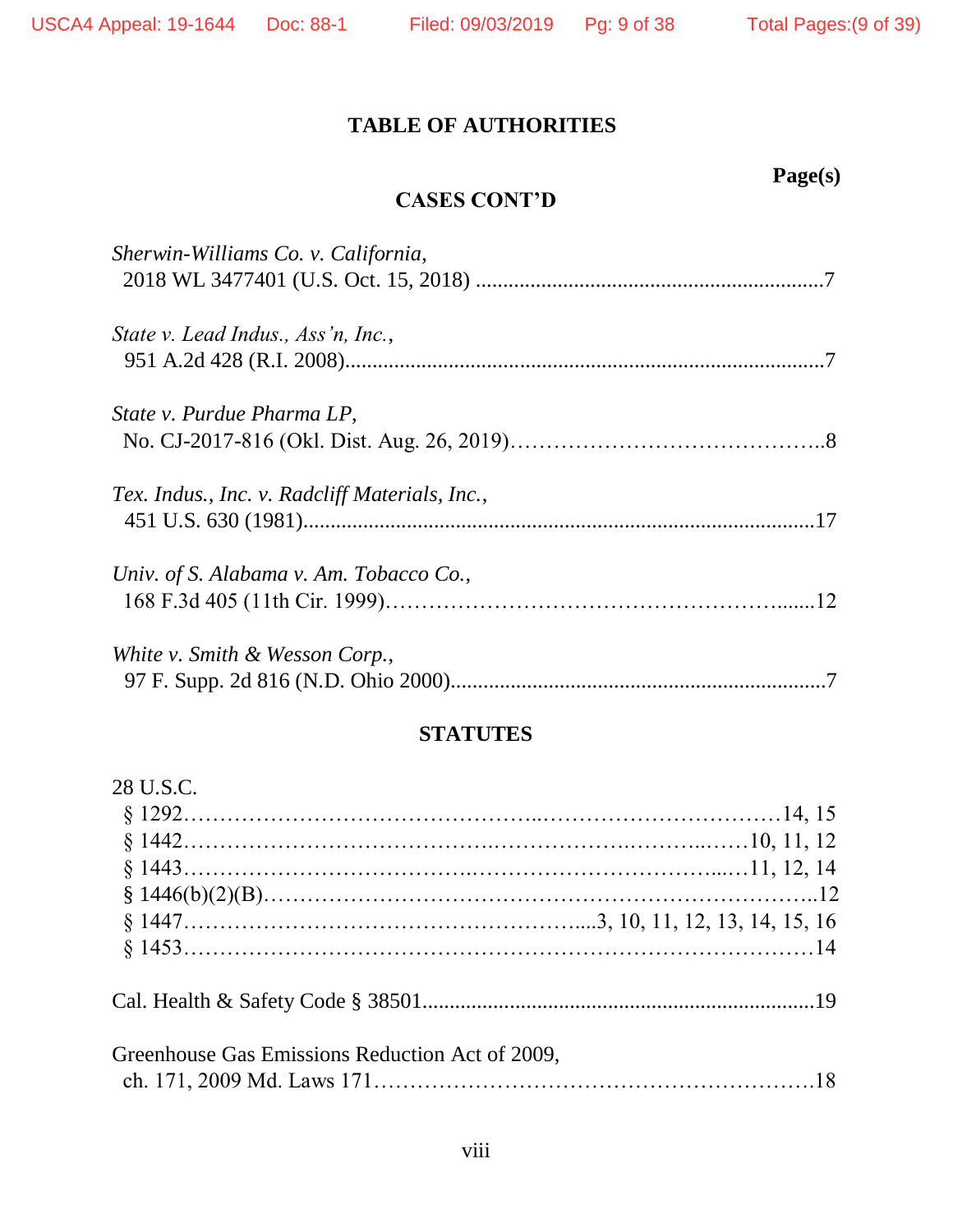**Page(s)**

### **STATUTES CONT'D**

| N.Y. Community Risk and Resiliency Act, Assemb. B. A6558A; |  |
|------------------------------------------------------------|--|
| S.B. S6617A 2014 N.Y. Sess. Laws Ch. 355 (S. 6617-B)       |  |
|                                                            |  |
|                                                            |  |

#### **LEGISLATIVE MATERIALS**

| H.R. Rep. $112-17(2011)$ , |  |
|----------------------------|--|
|                            |  |

#### **OTHER AUTHORITIES**

| 2 M. Keely et al., <i>Ch. 11: Built Environment, Urban System, and Cities</i> in Impacts,<br>Risks, and Adaptation in the United States: The Fourth National Climate |
|----------------------------------------------------------------------------------------------------------------------------------------------------------------------|
|                                                                                                                                                                      |
| 15A Charles Alan Wright et al., Fed. Prac. & Proc. Juris.                                                                                                            |
|                                                                                                                                                                      |
| Center for Climate and Energy Solutions, State Climate Policy Maps,                                                                                                  |
| https://www.c2es.org/content/state-climate-policy/ (last visited Jan. 24, 2019)19                                                                                    |
|                                                                                                                                                                      |
| Sarah L. Swan, <i>Plaintiff Cities</i> ,                                                                                                                             |
|                                                                                                                                                                      |
|                                                                                                                                                                      |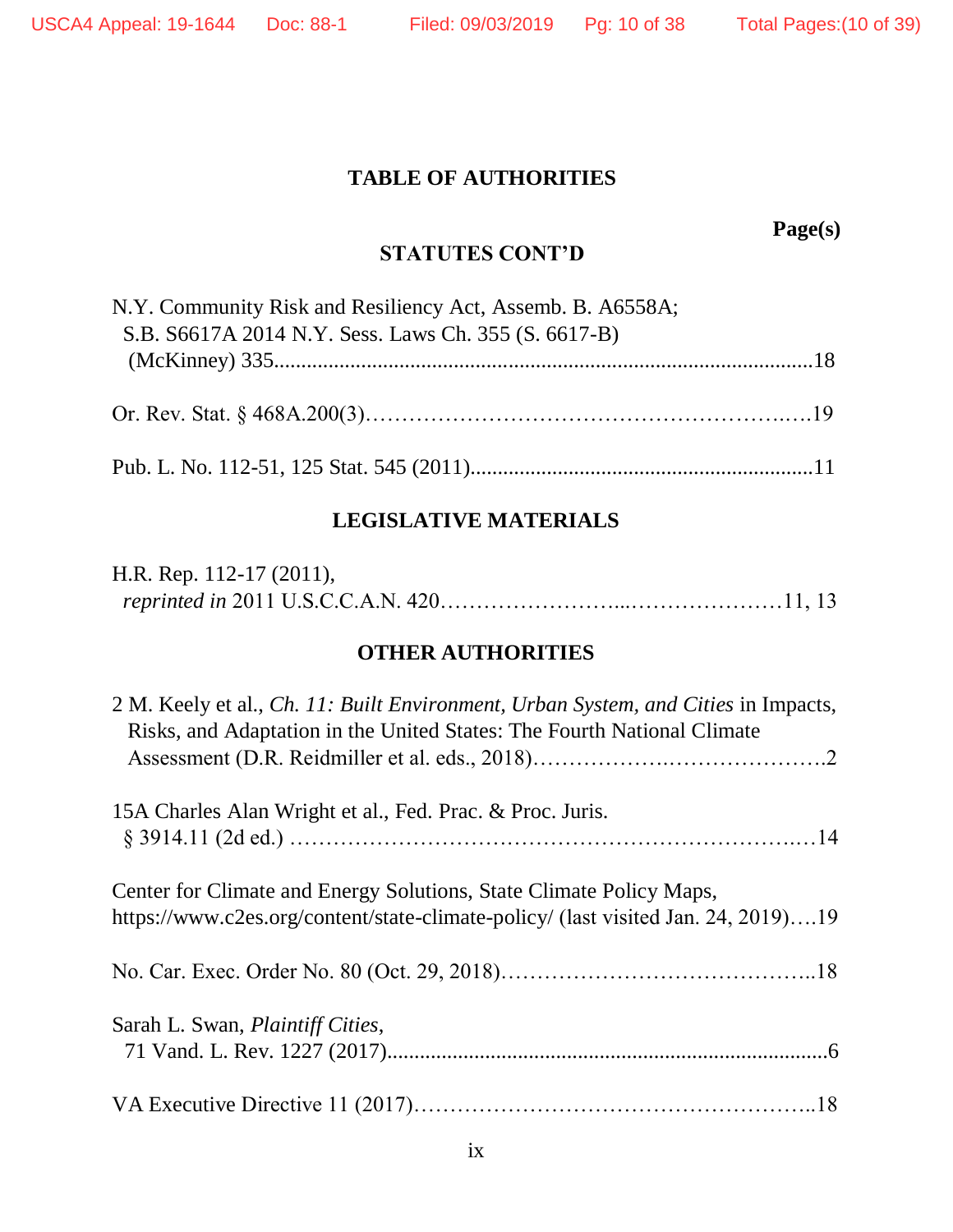**Page(s)**

### **OTHER AUTHORITIES CONT'D**

| William L. Prosser, Private Action for Public Nuisance, |  |
|---------------------------------------------------------|--|
|                                                         |  |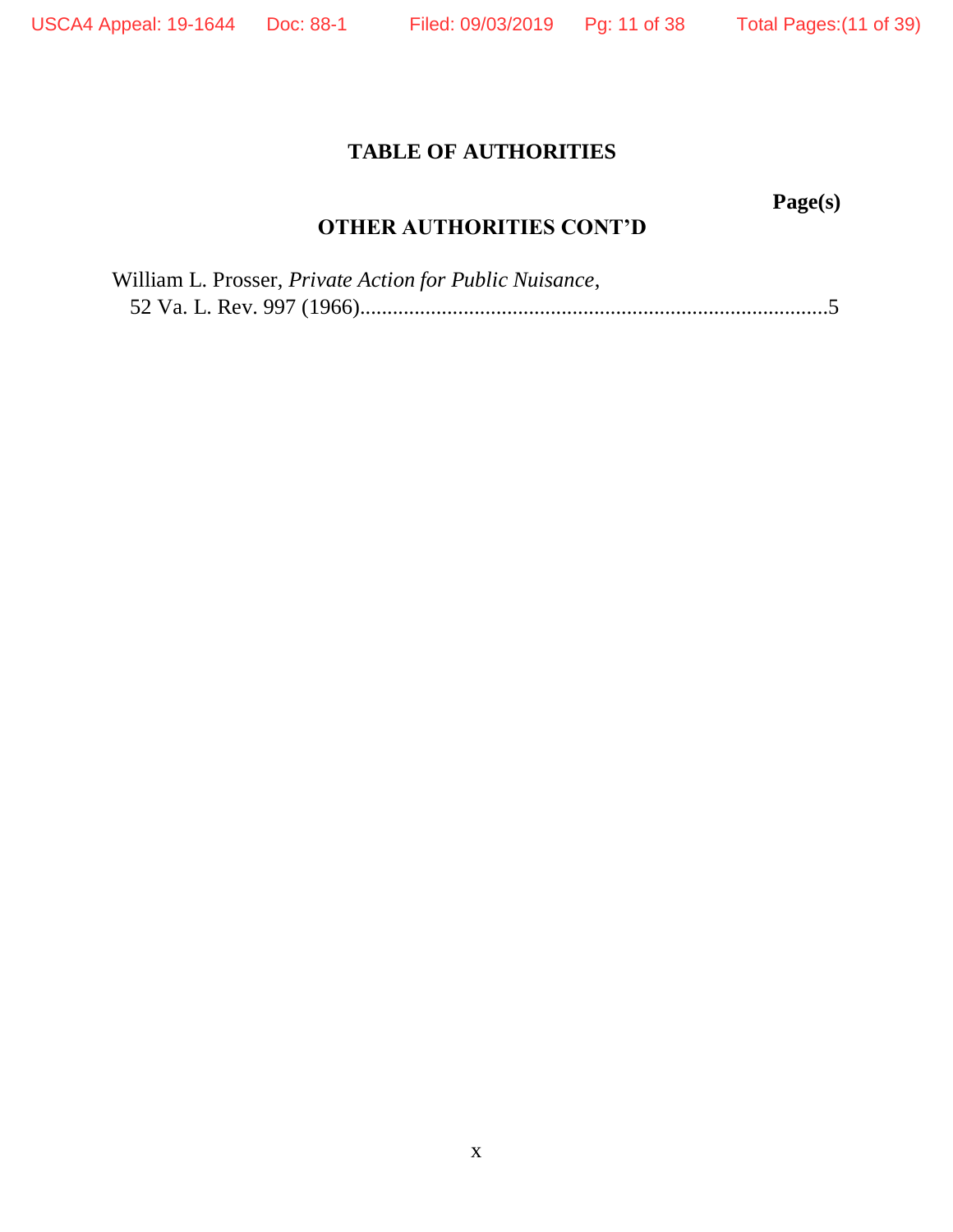#### **STATEMENT OF IDENTIFICATION**<sup>1</sup>

Local Government Amici comprises three of the nation's leading local government associations. The National League of Cities (NLC) is the oldest and largest organization representing municipal governments throughout the United States. Its mission is to strengthen and promote cities as centers of opportunity, leadership, and governance. Working in partnership with forty-nine State municipal leagues, NLC serves as a national advocate for more than 19,000 cities and towns, representing more than 218 million Americans. Its Sustainable Cities Institute serves as a resource hub for climate change mitigation and adaptation for cities. The U.S. Conference of Mayors (USCM) is the official non-partisan organization of U.S. cities with a population of more than 30,000 people (approximately 1,400 cities in total). USCM is home to the Mayors Climate Protection Center, formed to assist with implementation of the Mayors Climate Protection Agreement. The International Municipal Lawyers Association (IMLA) is a nonprofit, nonpartisan professional organization consisting of more than 2,500 members. The membership is composed of local government entities, including cities and counties, and

<sup>&</sup>lt;sup>1</sup> Pursuant to Federal Rule of Appellate Procedure  $29(a)(4)(E)$  amici states that no party's counsel authored this brief, and no party, party's counsel, or person other than *amici* or its members or counsel contributed financial support intended to fund the preparation or submission of this brief.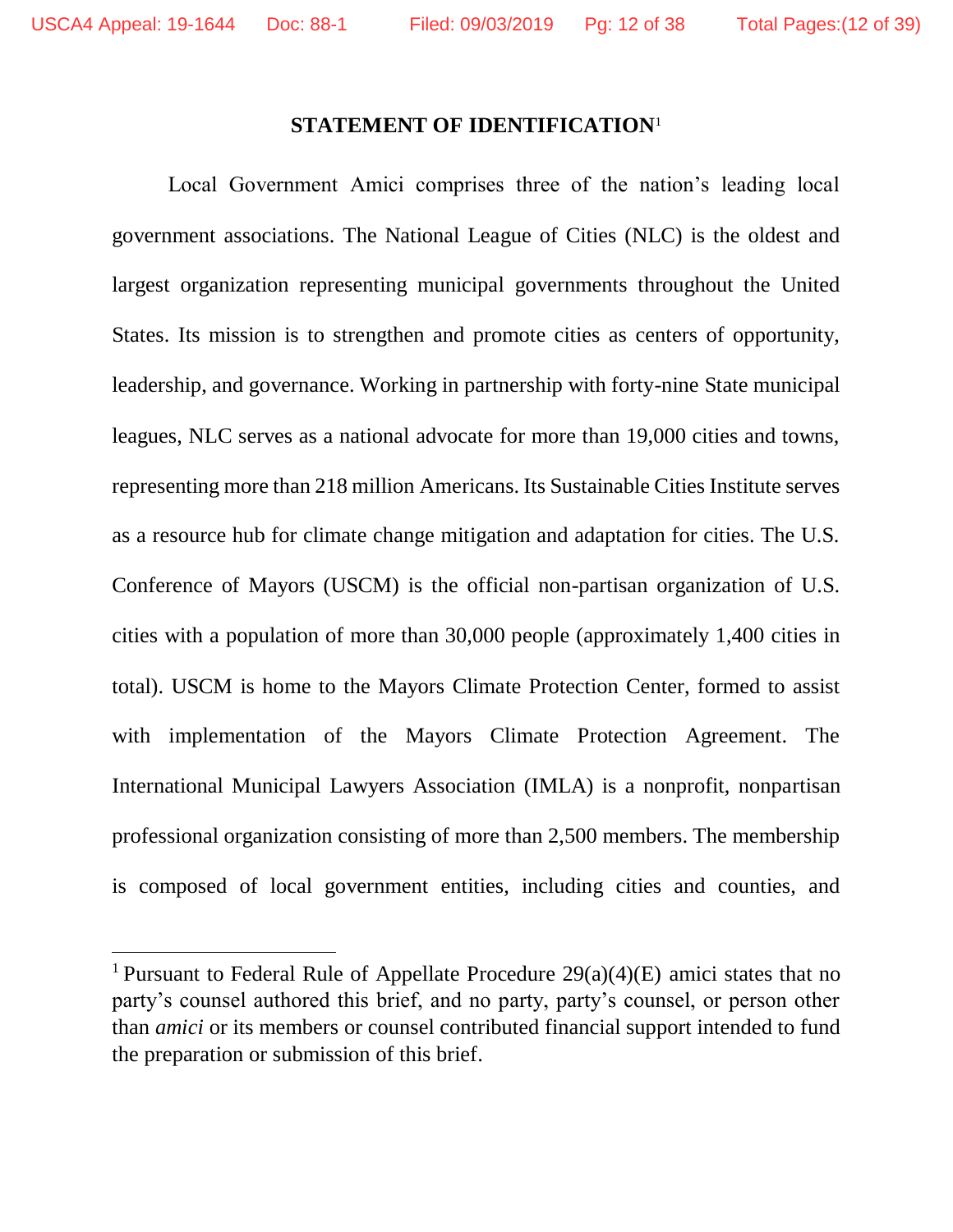subdivisions thereof, as represented by their chief legal officers, state municipal leagues, and individual attorneys. IMLA serves as an international clearinghouse of legal information and cooperation on municipal legal matters. Established in 1935, IMLA is the oldest and largest association of attorneys representing United States municipalities, counties, and special districts.

Over eighty percent of Americans now live in urban areas, and even more of them work there; as a consequence, Local Government Amici's members are responsible for understanding the risks to and planning for the wellbeing of the great majority of Americans. The concentration of people, activity, and infrastructure in cities makes them uniquely valuable economically. It also serves to compound the adverse impacts of a host of climatic changes, including sea level rise; increasingly frequent and severe storms that pose immediate threats to human life and critical infrastructure; damaged and disappearing coastlines; degraded ecosystems and reduced ecosystem services function; increases in heat-related deaths; poor air quality and exacerbated health problems; longer droughts that combine with increased temperatures and water evaporation rates to strain water supplies; and heightened wildfire risk. *See* 2 M. Keely et al., *Ch. 11: Built Environment, Urban System, and Cities* in Impacts, Risks, and Adaptation in the United States: The Fourth National Climate Assessment 444–447 (D.R. Reidmiller et al. eds., 2018).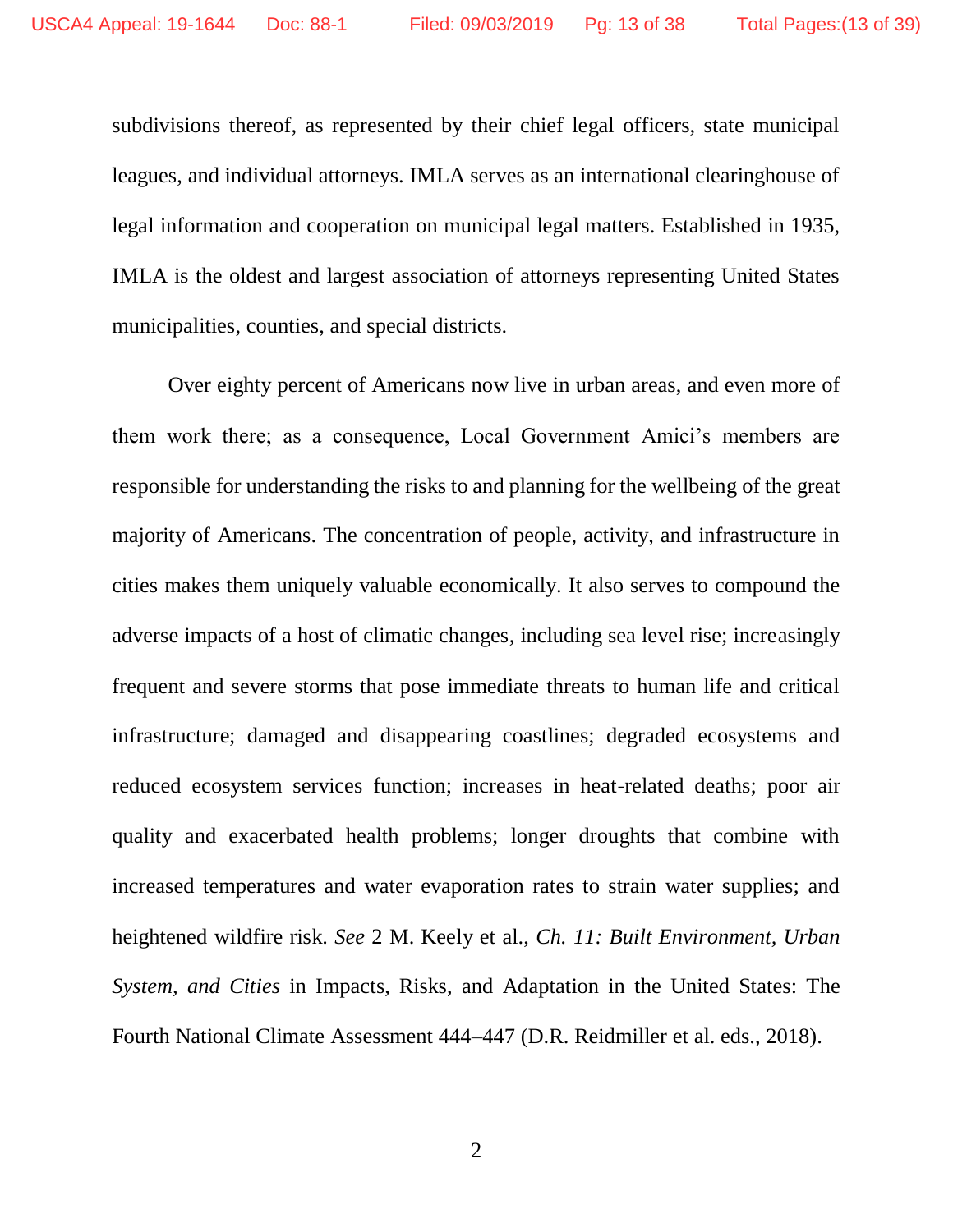Local Government Amici's interests in this case are twofold. First, as representatives of local governments nationwide, amici are particularly sensitive to the needs for a balanced federal-state judicial system. This case, which seeks a determination of local government parties' rights under state law, raises a critical federalism issue: the appropriate scope of appellate review of a district court's remand order under 28 U.S.C. § 1447(d). Allowing any defendant to obtain plenary review of all aspects of a remand order just by including an argument for federal officer removal would fundamentally disrupt local governments' ability to litigate claims brought under state law in state courts, and would incentivize inclusion of meritless federal officer removal claims and increased attempts to appeal remand orders due to that inclusion. Second, should the Court extend its review beyond this limitation, Local Government Amici have a unique interest in the Court's proper recognition of state court jurisdiction over state law claims for injuries arising from climate change impacts. The district court properly found that it lacked subject matter jurisdiction over Plaintiff's state law claims. Judicial conversion of a variety of well pled state law claims into vaguely defined federal common law claims, and the exercise of federal jurisdiction over them Defendants seek, would threaten to fundamentally intrude upon municipal governments' authority within our federalist system to rely on state law and state courts to seek redress for localized harms. In a contemporary world defined by complex economic and environmental systems that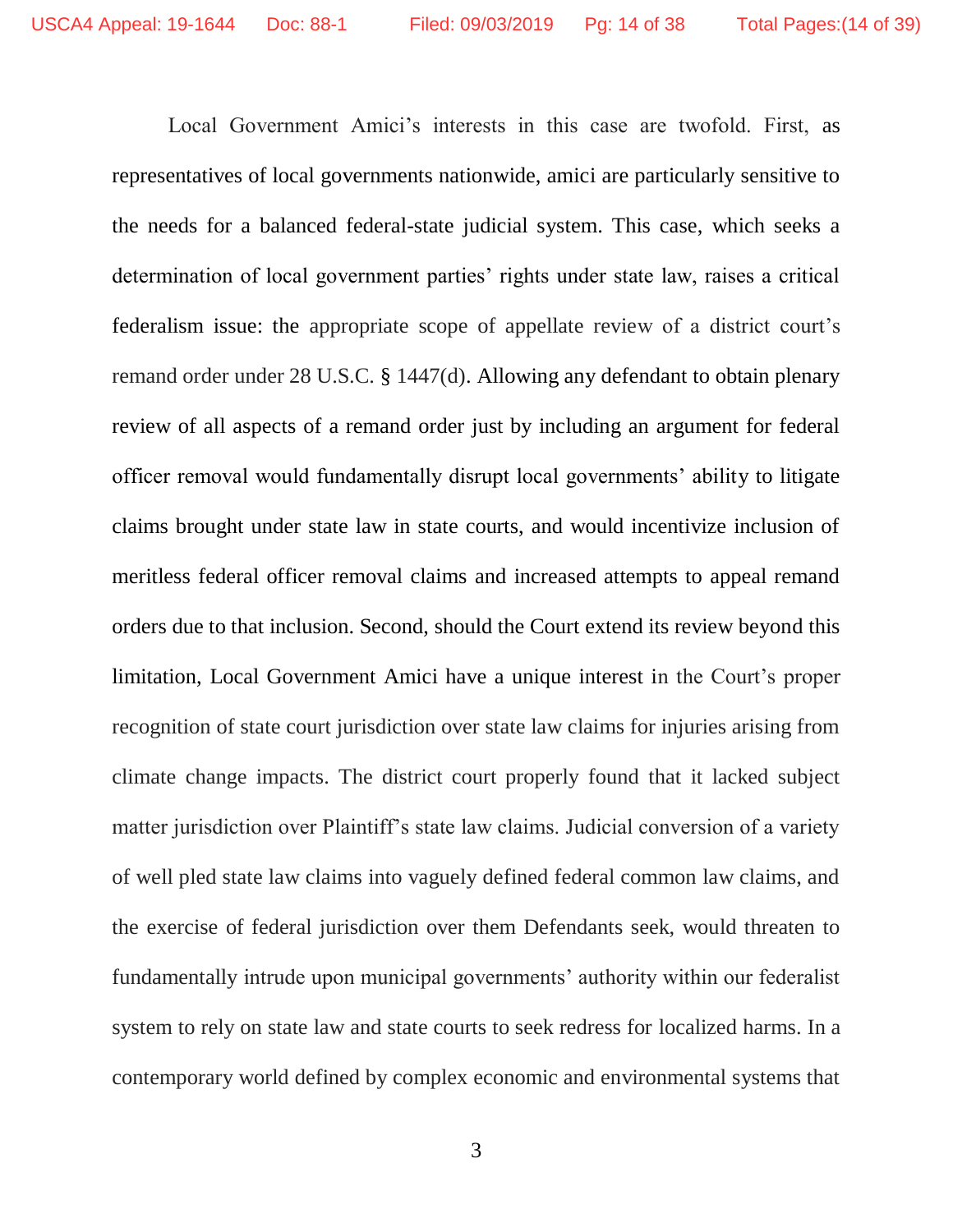transcend multiple borders, even conduct arising in part outside a municipality nonetheless can cause highly damaging local impacts.

The district court's decision in this case is fully consistent with essential federalism principles, and recognizes the right of local governments to bring state law claims for climate change harms in state courts. Local Government Amici respectfully urge this Court to limit the scope of its review to the sole issue properly before it, concerning Defendants' meritless claim of federal officer jurisdiction. Should the Court review other aspects of the district court's remand order it should affirm the decision to remand for lack of subject matter jurisdiction and sustain the viability of Plaintiff's state law claims.

Local Government Amici file this brief pursuant to Rule 29(a) of the Federal Rules of Appellate Procedure and Circuit Rule 29(b). All parties to the appeal have consented to the filing of this brief.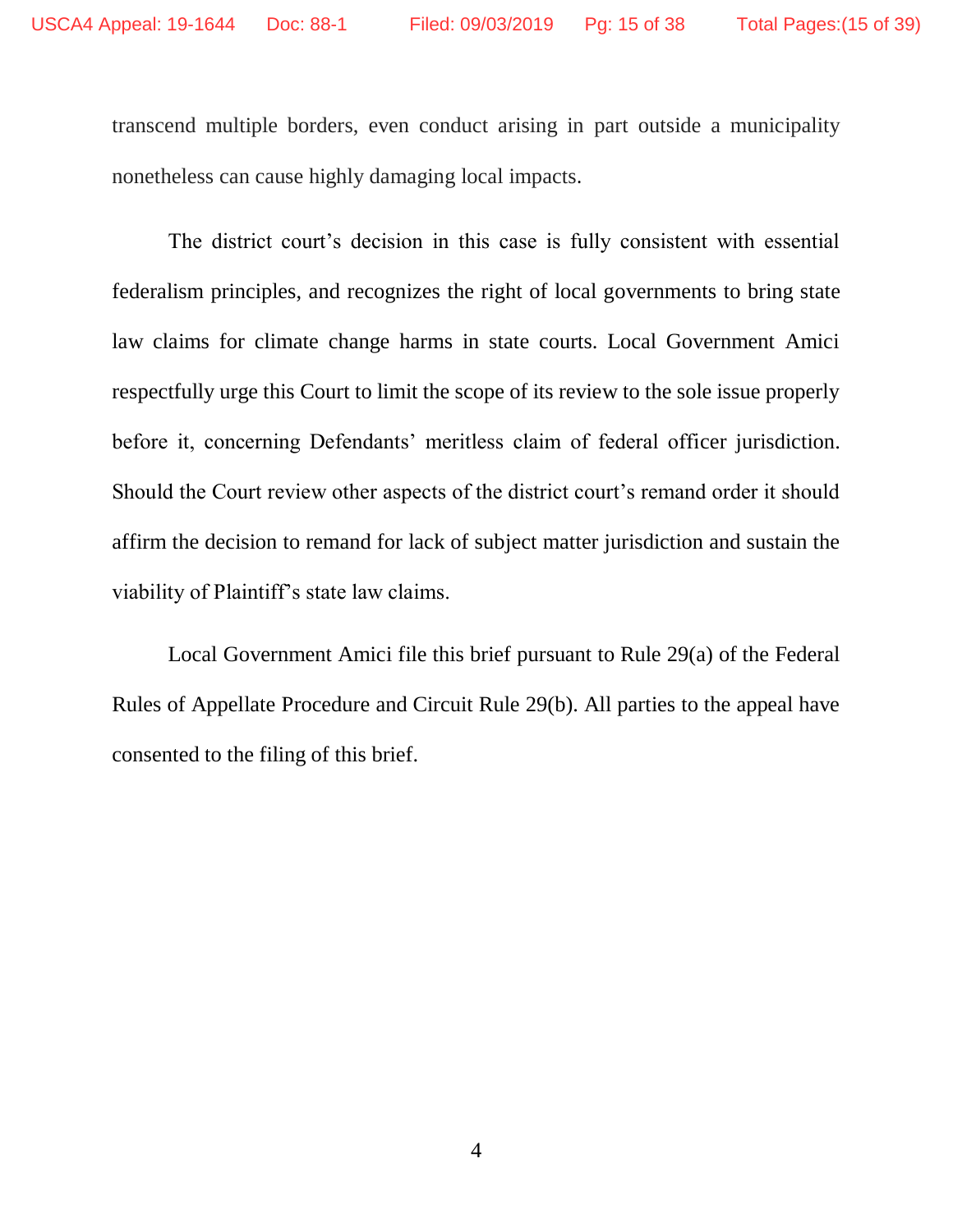#### **BACKGROUND**

State law public nuisance, product liability, trespass, negligence, and other tort claims provide an important means for cities and local governments to seek abatement of and damages for localized harms arising from activities that cross jurisdictional boundaries, as well as justice for their residents suffering those harms, including their most vulnerable populations. Cities have, for instance, long employed state public nuisance law to address conduct offensive to the community, from environmental pollution to red light districts, as an exercise of their inherent and reserved police power. *See* William L. Prosser, *Private Action for Public Nuisance*, 52 Va. L. Rev. 997 (1966) (tracing the history of public nuisance). As the New York Court of Appeals noted some 80 years ago, in a statement emblematic of conditions nationwide:

"[W]here the public health is involved, the right of the town to bring such an action to restrain a public nuisance may be tantamount to its right of survival… [I]t is clear that a public nuisance which injures the health of the citizens of a municipality imperils the very existence of that municipality as a governmental unit. The right to exist necessarily implies the right to take such steps as are essential to protect existence."

*N.Y. Trap Rock Corp. v. Town of Clarkstown*, 299 N.Y. 77, 84, 85 N.E.2d 873, 877– 78 (1949). In this long history courts have always played a crucial role, balancing competing interests to determine where there has been an "unreasonable interference" with a public right. State and federal legislation addressing particular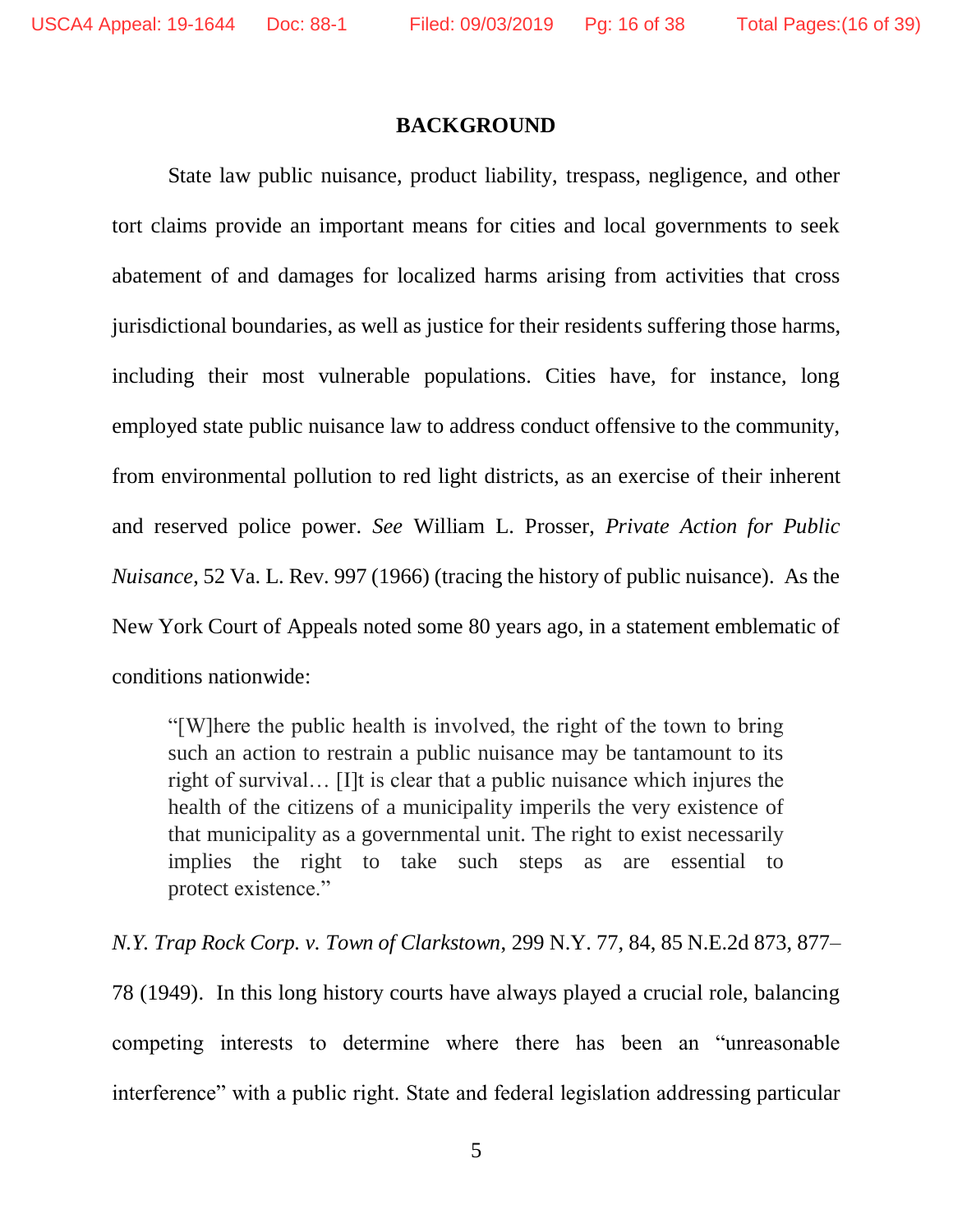social problems has undoubtedly reduced the domain of public nuisance, but it has not eliminated it. The same can be said of other tort, product liability, and trespass claims. Indeed, these causes of action continue to play a vital role for cities, allowing cities to play a *parens patriae*-like role on behalf of their residents, and offering an opportunity to hold private actors accountable for harms that result from their products and activities.

Cities' use of state law claims, in both state and federal courts, to address cross-jurisdictional issues began more than three decades ago, when cities joined state attorneys general litigating asbestos and tobacco claims.<sup>2</sup> *See* Sarah L. Swan, *Plaintiff Cities*, 71 Vand. L. Rev. 1227, 1233 (2017). In the mid-1990s, cities again sought to protect their residents by suing the gun industry, invoking state public nuisance, among other claims. *See, e.g.*, *City of Gary v. Smith & Wesson Corp.*, 801 N.E.2d 1222, 1227 (Ind. 2003) (upholding claims for public nuisance, negligent sale, negligent design, and misleading and deceptive advertising); *City of Cincinnati v. Beretta U.S.A. Corp.*, 768 N.E.2d 1136, 1142 (Ohio 2002) (upholding claims for public nuisance, negligence, negligent design, and failure to warn); *White v. Smith* 

<sup>&</sup>lt;sup>2</sup> New York City, San Francisco, and Los Angeles, along with Cook County, Illinois, and Erie County, New York, all joined the 1998 Master Settlement Agreement. *See* Nat'l Ass'n of Attorneys Gen., Master Settlement Agreement, exh. N, at [http://www.naag.org/assets/redesign/files/msa-tobacco/MSA.pdf](www.naag.org/assets/redesign/files/msa-tobacco/MSA.pdf) (last visited Nov. 14, 2018).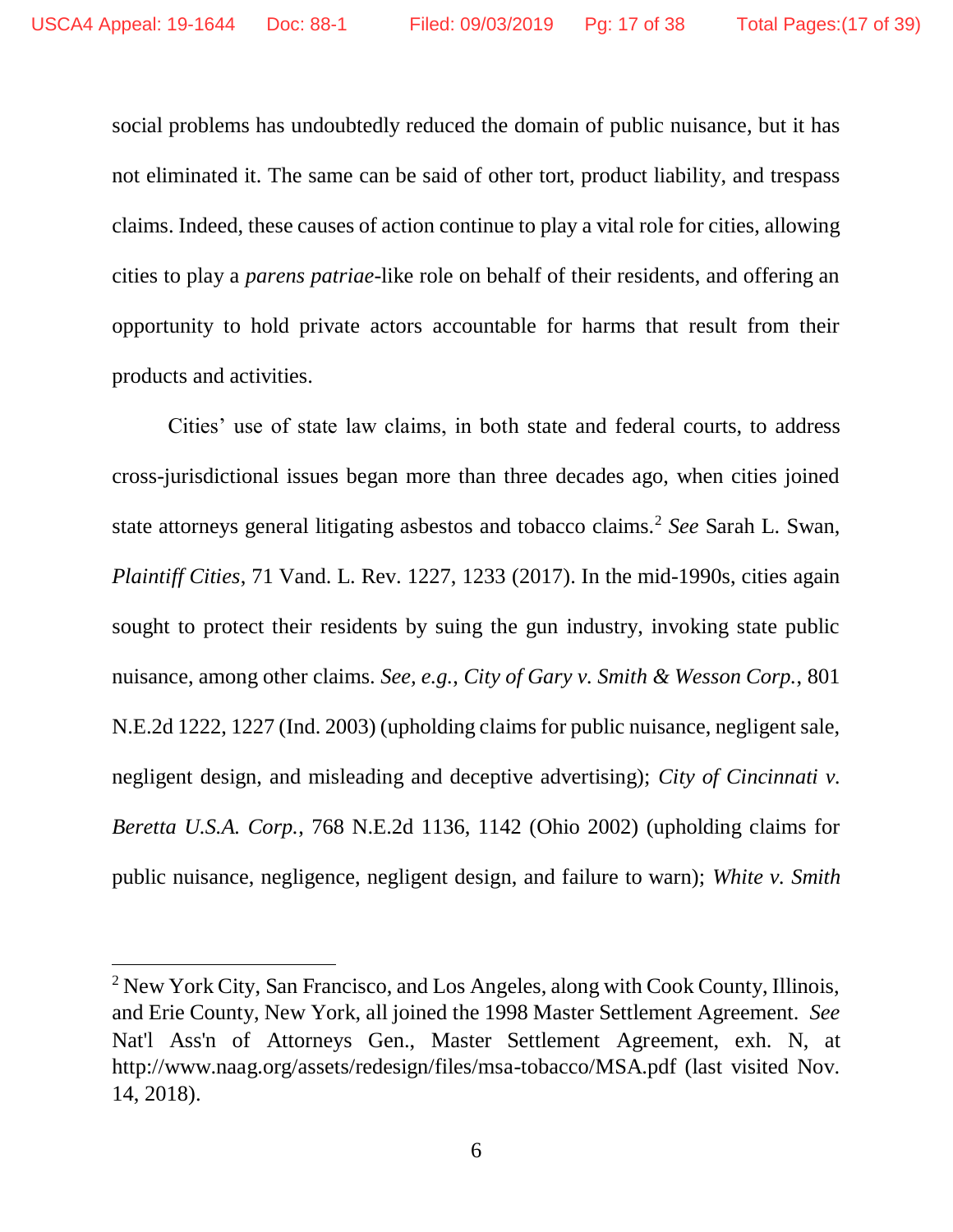*& Wesson Corp.*, 97 F. Supp. 2d 816, 829 (N.D. Ohio 2000) (allowing public nuisance and negligent design claims). Another decade later, cities pursued state public nuisance, tort, and product liability claims to abate the harms caused by the gasoline additive MTBE and by lead paint. *See, e.g.*, *In re Methyl Tertiary Butyl Ether ("MTBE") Prods. Liab. Litig.*, 725 F.3d 65, 121 (2d Cir. 2013); *People v. ConAgra Grocery Prod. Co.*, 227 Cal. Rptr. 3d 499, 598 (Ct. App. 2017), *reh'g denied* (Dec. 6, 2017), *review denied* (Feb. 14, 2018), *cert. denied sub nom. ConAgra Grocery Prod. Co. v. California*, 2018 WL 3477388 (U.S. Oct. 15, 2018), and *cert. denied sub nom. Sherwin-Williams Co. v. California*, 2018 WL 3477401 (U.S. Oct. 15, 2018); *City of Milwaukee v. NL Indus.*, 762 N.W.2d 757, 770 (Wis. Ct. App. 2008); *State v. Lead Indus., Ass'n, Inc.*, 951 A.2d 428, 458 (R.I. 2008); *In re Lead Paint Litig.*, 924 A.2d 484, 503 (N.J. Sup. Ct. 2007); *City of St. Louis v. Benjamin Moore & Co.*, 226 S.W.3d 110, 116 (Mo. 2007); *City of Chicago v. Am. Cyanamid Co.*, 823 N.E.2d 126, 140 (Ill. App. Ct. 2005). In recent years, cities have brought similar cases against financial institutions for the consequences of the subprime mortgage crisis, against pharmaceutical companies to help carry the costs needed to address the opioid epidemic, and against Monsanto to compensate for harms from Polychlorinated Biphenyl (PCB) contamination. *See, e.g.*, *In re: National Prescription Opiate Litigation*, 1:17-MD-2804 (N.D. Ohio Dec. 8, 2017); *Cleveland v Ameriquest*, 621 F. Supp. 2d 513, 536 (N.D. Ohio 2009); *City of*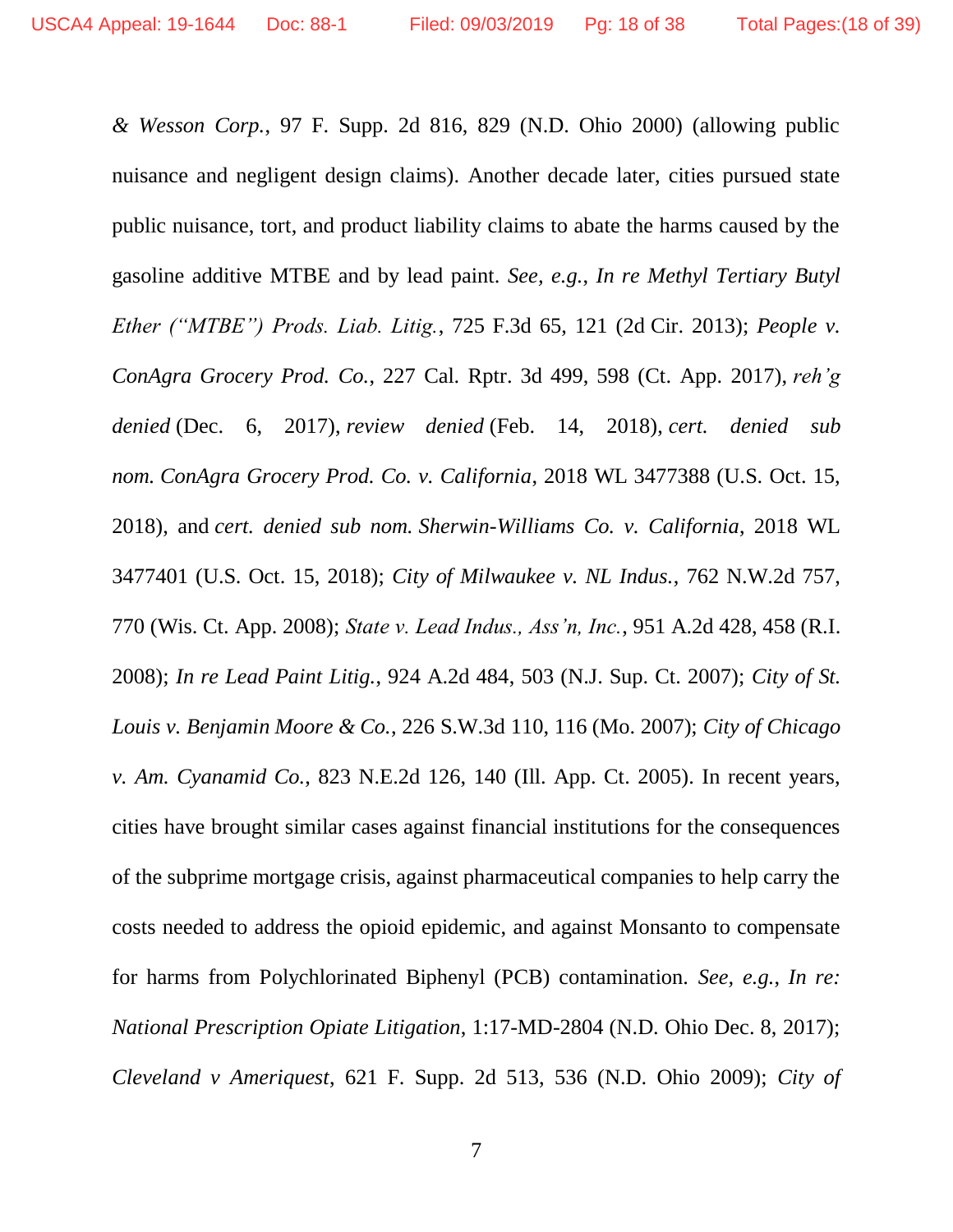*Portland v. Monsanto Co.*, 2017 WL 4236583 (D. Or. Sept. 22, 2017); *City of Spokane v. Monsanto Co.,* 2016 WL 6275164 (E.D. Wa. Oct. 26, 2016)*; Abbatiello v. Monsanto Co.*, 522 F. Supp. 2d 524, 541 (S.D.N.Y. 2007). *See also State v. Purdue Pharma LP*, No. CJ-2017-816 (Okl. Dist. Aug. 26, 2019) (finding pharmaceutical company liable for public nuisance where false and misleading statements caused opioid epidemic);

All of these cases involved claims under state law, and *none* of them saw a state law claim judicially converted into a federal common law claim, much less converted into a federal claim for subject matter jurisdiction purposes, only to then find the federal claim displaced by federal statute. In this respect, the district court's decision stands in line with a consistent body of jurisprudence that has sustained the availability of state claims for complex cases like this one. *See, e.g., Rhode Island v. Chevron Corp.*, No. 18-395 WES, 2019 WL 3282007 (D.R.I. July 22, 2019) (ordering remand of government lawsuit against fossil fuel companies), *appeal filed* Aug. 9, 2019; *County of San Mateo v. Chevron Corp.*, 294 F. Supp. 3d 934 (N.D. Cal. 2018) (same), *appeal pending*, Nos. 18-15499, 18-15502, 18-15503, 18-16376 (9th Cir.). (The only decisions to come out the other way are *City of Oakland v. BP P.L.C.*, 325 F. Supp. 3d 1017, 1028 (N.D. Cal. 2018), *appeal pending, City of Oakland v. BP, P.L.C.*, No. 18-16663 (9th Cir.), and *City of New York v. BP P.L.C.*, 325 F. Supp. 3d 466, 1028 (S.D.N.Y. 2018), *appeal pending, City of New York v.*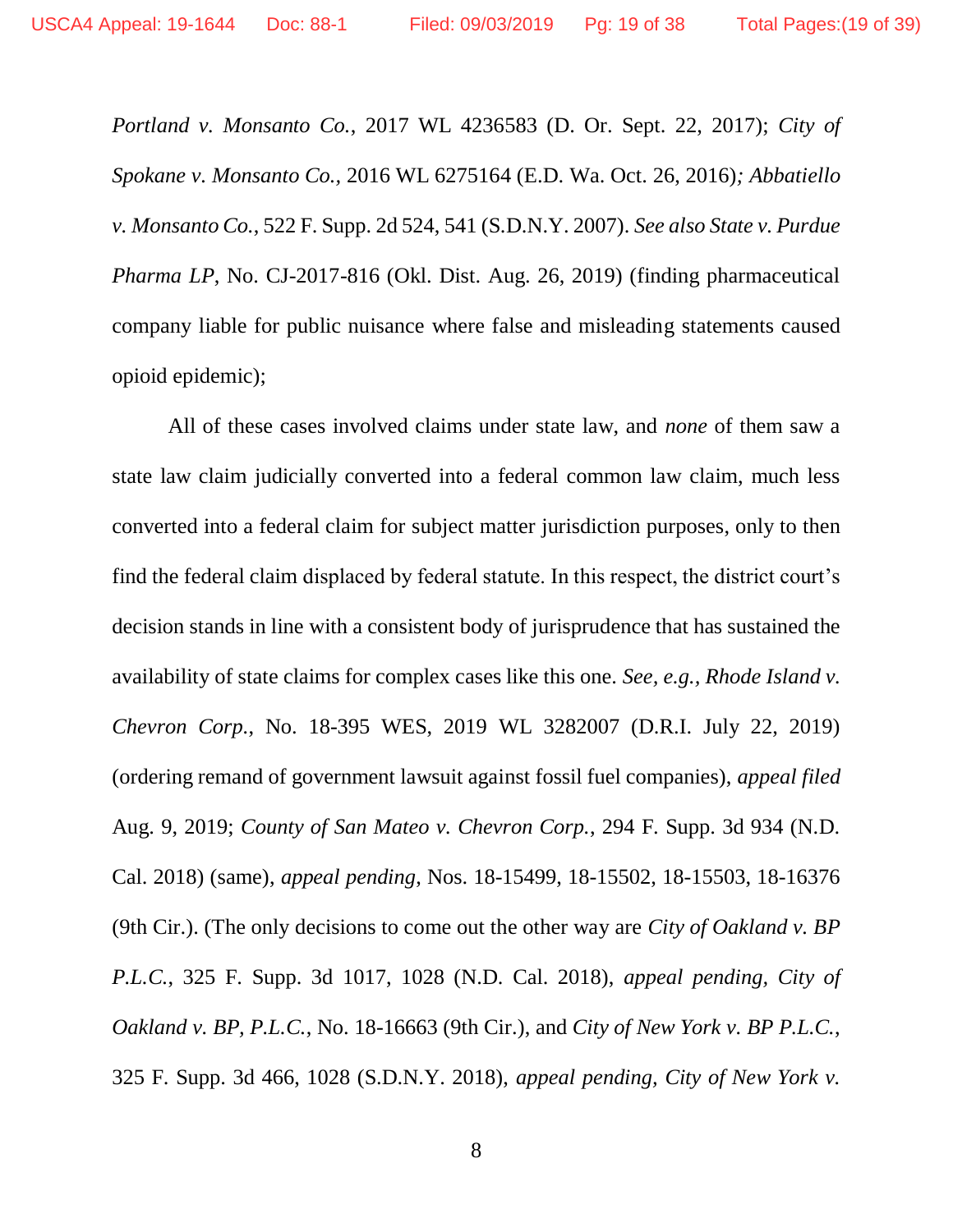*BP P.L.C.*, No. 18-2188 (2d Cir.), both of which adopt elements of the basic reasoning underlying Defendants' arguments here.)

The district court's decision should be affirmed. As Plaintiff argues in their brief, and as discussed further below, the Court should cabin its review of the district court's decision, and address only the narrow question of whether removal is warranted due to federal officer jurisdiction. As Plaintiff further argues, remand was appropriate because Plaintiff's claims do not arise under federal law, are not completely preempted by the Clean Air Act, do not raise disputed and substantial federal issues, and do not fit into the other narrow categories Defendants proffer that might support removal.

This is, in short, a case against manufacturers, marketers, and sellers, that sounds in nuisance, negligence, and strict liability for design defect and failure to warn under state law and, in light of those defendants' conduct, seeks to recover costs expended by a local government to address foreseeable harms suffered as a result of the intended use of their products, along with other relief. There are no "uniquely federal interests" at stake in this case. This is not a case about regulating greenhouse gas emissions anywhere, or controlling federal fossil fuel leasing programs on public lands, or dictating foreign governments' climate policies or energy regimes. This case raises textbook claims under state law, seeking to allocate fairly a portion of the significant costs required to protect city and county residents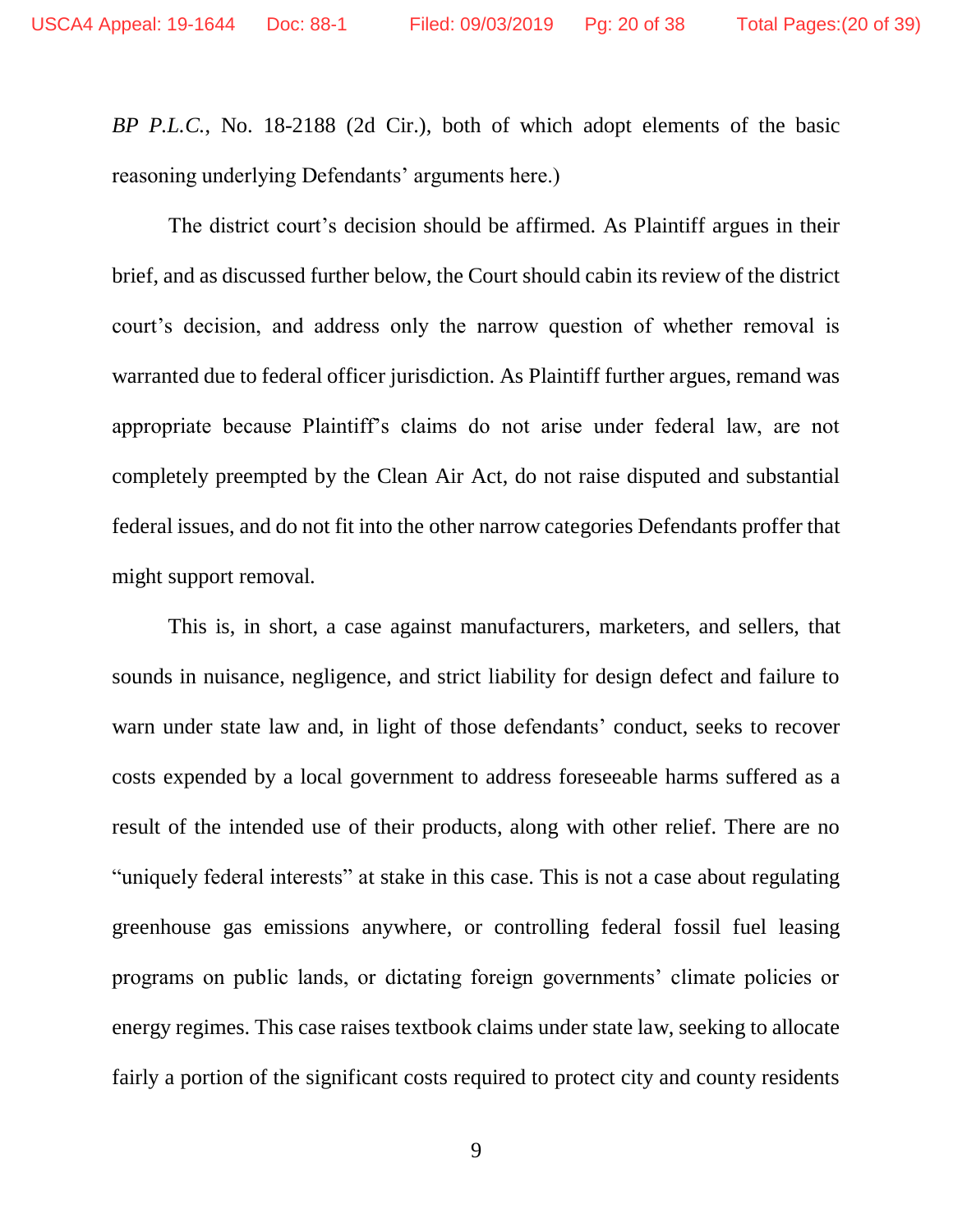from harms inflicted by Defendants' products. Ultimately, uniform adjudication of the financial burdens local governments bear for climate change adaptation measures might or might not be desirable public policy, but it is not necessary, and the law does not command it. The district court accurately perceived the extraordinary implications of Defendants' arguments to the contrary. Its decision should be upheld.

#### **ARGUMENT**

#### **I. FEDERALISM PRINCIPLES REQUIRE APPELLATE REVIEW OF THE DISTRICT COURT'S REMAND ORDER BE LIMITED TO THE ISSUE CONGRESS EXPRESSLY EXCEPTED**

The district court properly remanded this case to state court since no basis for removal to federal court applies, including federal officer jurisdiction pursuant to 28 U.S.C. § 1442(a)(1). *See* JA.366 (Order Granting Mot. to Remand); Pl. Br. 14–53. This Court should limit its review of the remand order to the question of whether removal was required due to federal officer jurisdiction. *See* Pl. Br. 8–14. This limitation, which is consistent with the plain meaning, legislative history, and Fourth Circuit precedent for Section 1447(d), preserves the balance of federalism Congress sought to protect when it authorized appellate review of federal-officer removal under 28 U.S.C. § 1442.

Appellate review of remand orders is generally barred; however, 28 U.S.C. § 1447(d) provides two limited exceptions*.* 28 U.S.C. § 1447(d). An appellate court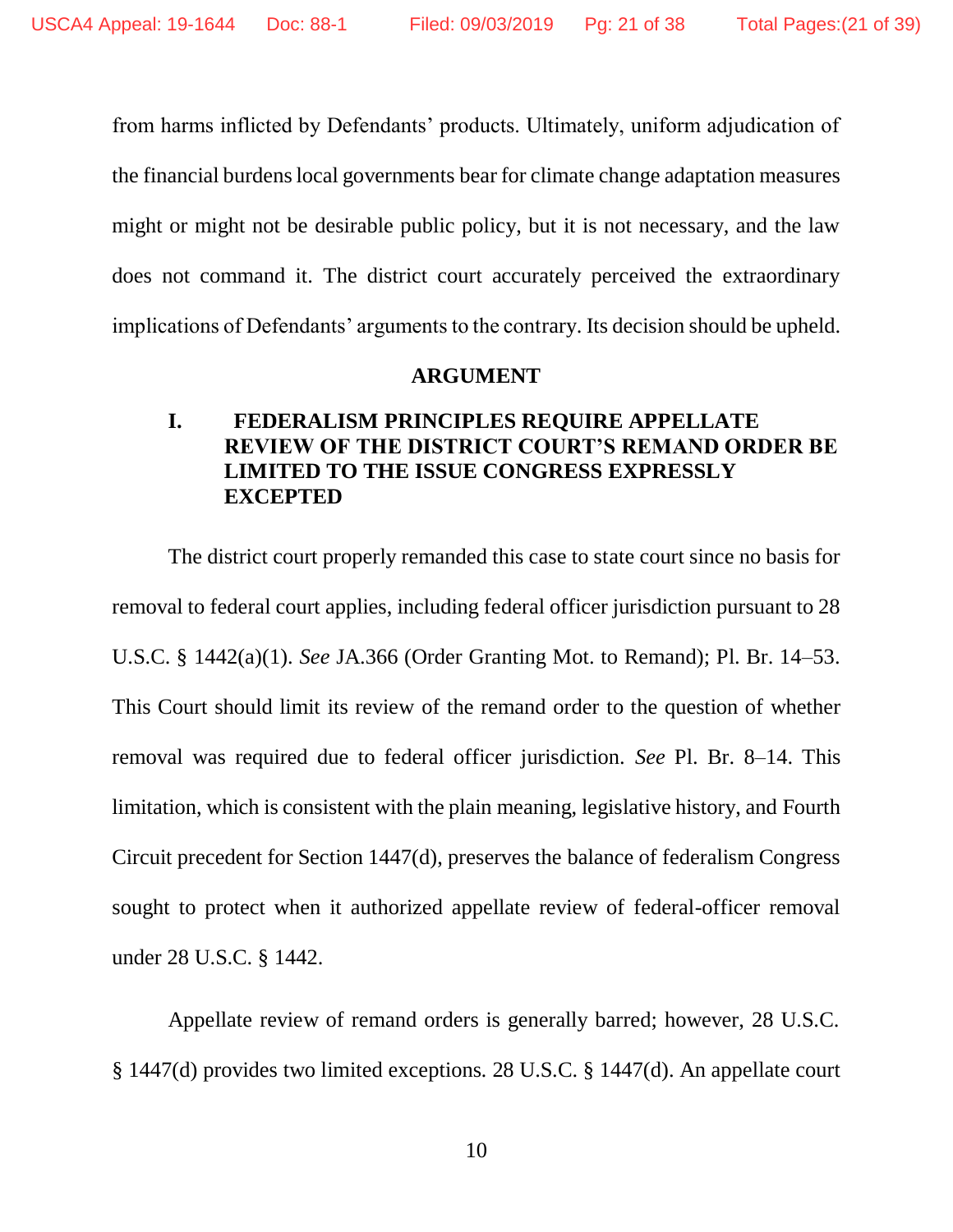has jurisdiction to review whether a case was properly removed under 28 U.S.C. § 1443 (civil rights removal provision) or 28 U.S.C. § 1442(a)(1) (federal officer removal provision). The second basis, federal officer removal, was added in 2011. Removal Clarification Act of 2011, Pub. L. No. 112-51, 125 Stat. 545. The Removal Clarification Act of 2011 simply added the words "1442 or" into Section 1447(d) so that Section 1447(d) now reads:

"An order remanding a case to the [State court](https://www.law.cornell.edu/definitions/uscode.php?width=840&height=800&iframe=true&def_id=28-USC-1383817500-1054448232&term_occur=38&term_src=title:28:part:IV:chapter:89:section:1447) from which it was removed is not reviewable on appeal or otherwise, except that an order remanding a case to the [State court](https://www.law.cornell.edu/definitions/uscode.php?width=840&height=800&iframe=true&def_id=28-USC-1383817500-1054448232&term_occur=39&term_src=title:28:part:IV:chapter:89:section:1447) from which it was removed pursuant to section [1442](https://www.law.cornell.edu/uscode/text/28/1442) or [1443](https://www.law.cornell.edu/uscode/text/28/1443) of this title shall be reviewable by appeal or otherwise."

Congress intended for this new addition to be identical to the civil rights exception. H.R. REP. 112-17, at 7 (2011), *reprinted in* 2011 U.S.C.C.A.N. 420, 425 ("Section 2(d) amends Section 1447 by permitting judicial review of Section 1442 cases that are remanded, *just as they are* with civil rights cases.") (emphasis added).

That the provisions are to be treated the same is important. This Court has for more than forty years limited the scope of appellate review of remand orders to the question of whether removal was proper under Section 1443 when interpreting the civil rights removal exception. *See Noel v. McCain,* 538 F.2d 633, 635 (4th Cir. 1976) (finding that jurisdiction to review remand of a non-excepted ground for removal "is not supplied by also seeking removal under § 1443(1)"); *Severonickel v.*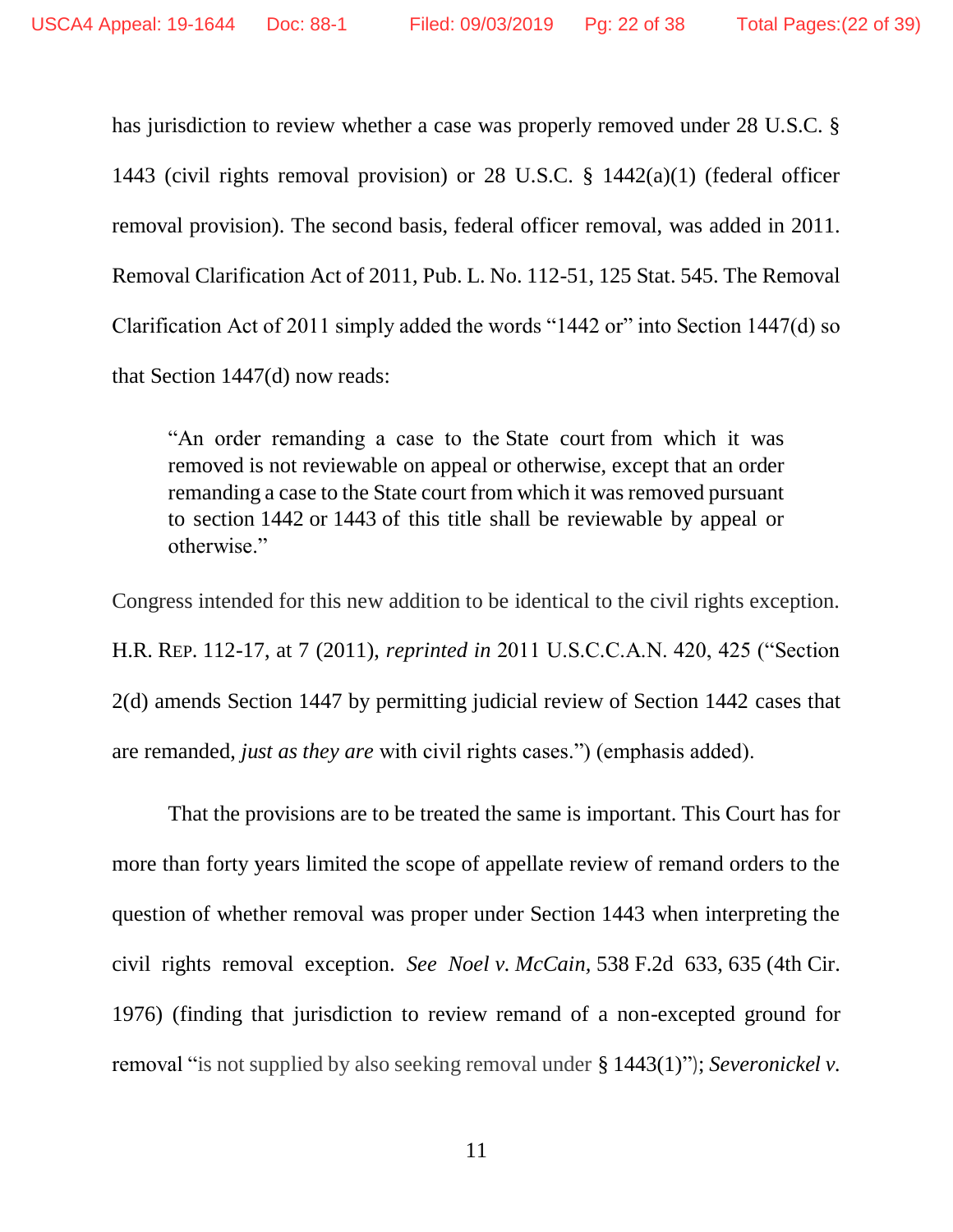*Gaston Reymenants,* 115 F.3d 265, 266–69 (4th Cir. 1997); *Lee v. Murraybey,* 487 Fed.Appx. 84 (4th Cir. 2012). *Accord City of Walker v. Louisiana*, 877 F.3d 563, 566 n.2 (5th Cir. 2017); *Patel v. Del Taco Inc.,* 446 F.3d 996, 998 (9th Cir. 2006). The Court must treat appellate review of decisions on Section 1442 removal just as it does decisions on Section 1443 removal.

Federalism principles also require this Court to strictly construe Section 1447(d). *Barbour v. Int'l Union*, 640 F.3d 599, 605 (4th Cir. 2011) (en banc) ("Removal statutes, in particular, must be strictly construed, inasmuch as the removal of cases from state to federal court raises significant federalism concerns.") (citing to cases), *abrogated on other grounds by* 28 U.S.C. § [1446\(b\)\(2\)\(B\);](https://1.next.westlaw.com/Link/Document/FullText?findType=L&pubNum=1000546&cite=28USCAS1446&originatingDoc=I6be2ddafc06711e1b343c837631e1747&refType=RB&originationContext=document&transitionType=DocumentItem&contextData=(sc.UserEnteredCitation)#co_pp_424e0000ad683) *Mulcahey v. Columbia Organic Chemicals Co., Inc.*, 29 F.3d 148, 151 (4th Cir. 1994) ("Because removal jurisdiction raises significant federalism concerns, we must strictly construe removal jurisdiction."). *Accord Univ. of S. Alabama v. Am. Tobacco Co.*, 168 F.3d 405, 411 (11th Cir. 1999) ("Because removal jurisdiction raises significant federalism concerns, federal courts are directed to construe removal statutes strictly."); *City of Greenwood, Miss. v. Peacock*, 384 U.S. 808, 831 (1966) ("[T]he provisions of § 1443(1) do not operate to work a wholesale dislocation of the historic relationship between the state and the federal courts in the administration of the . . . law.").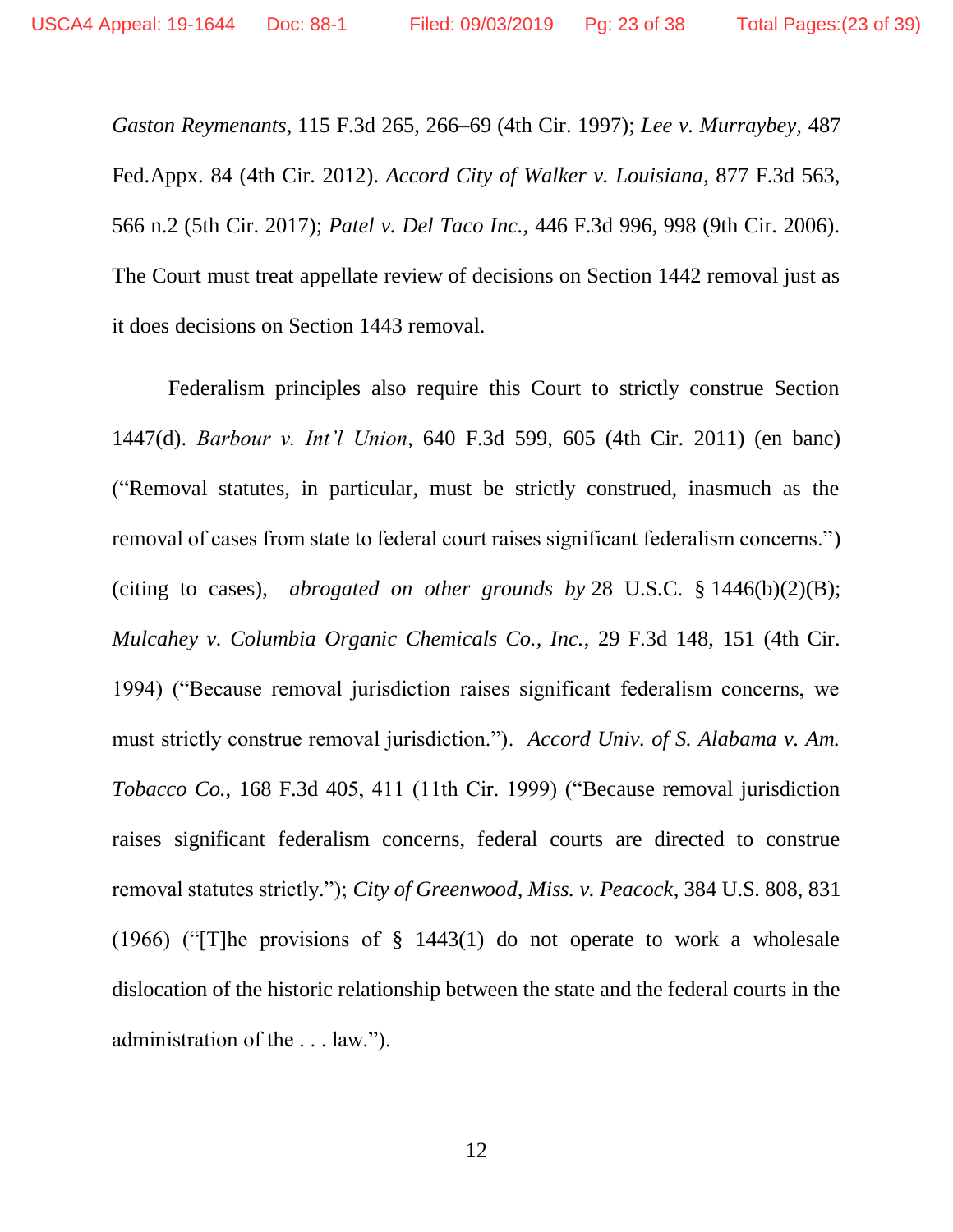Indeed, federalism motivated the Removal Clarification Act of 2011, through which Congress specifically sought to protect federal officers from being brought into state courts under state pre-civil suit discovery statutes. H.R. REP. 112–17, at 3, 2011 U.S.C.C.A.N. at 422 ("The purpose of the law is to take from state courts the indefeasible power to hold a Federal officer or agent criminally or civilly liable for an act allegedly performed in the execution of their Federal duties."). Far from expanding the scope of appellate review to entire remand orders, an expansion that would tip the federalist scale in significant and unpredictable ways, Congress' amendment of the removal procedure statute was concerned with *preserving* the existing balance of power between state and federal courts in cases involving federal officers. Following this Court's precedent interpreting Section 1447(d) to limit appellate review to the grounds that fall within Section 1447(d)'s exception adheres to that intent.

The Chamber of Commerce, as Amicus Curiae, offers an alternative interpretive approach to Section 1447(d), in support of a broader reading of its clear limitations that would have this Court review the entire remand order. *See* Br. of Chamber of Commerce. None of the arguments the Chamber offers in support of its approach hold water. First, the Chamber relies on Wright & Miller and *Lu Junhong v. Boeing Co.*, 792 F.3d 805 (7th Cir. 2015) to argue that a broader review does not cause undue delay that would frustrate the purpose of the general ban on appeal of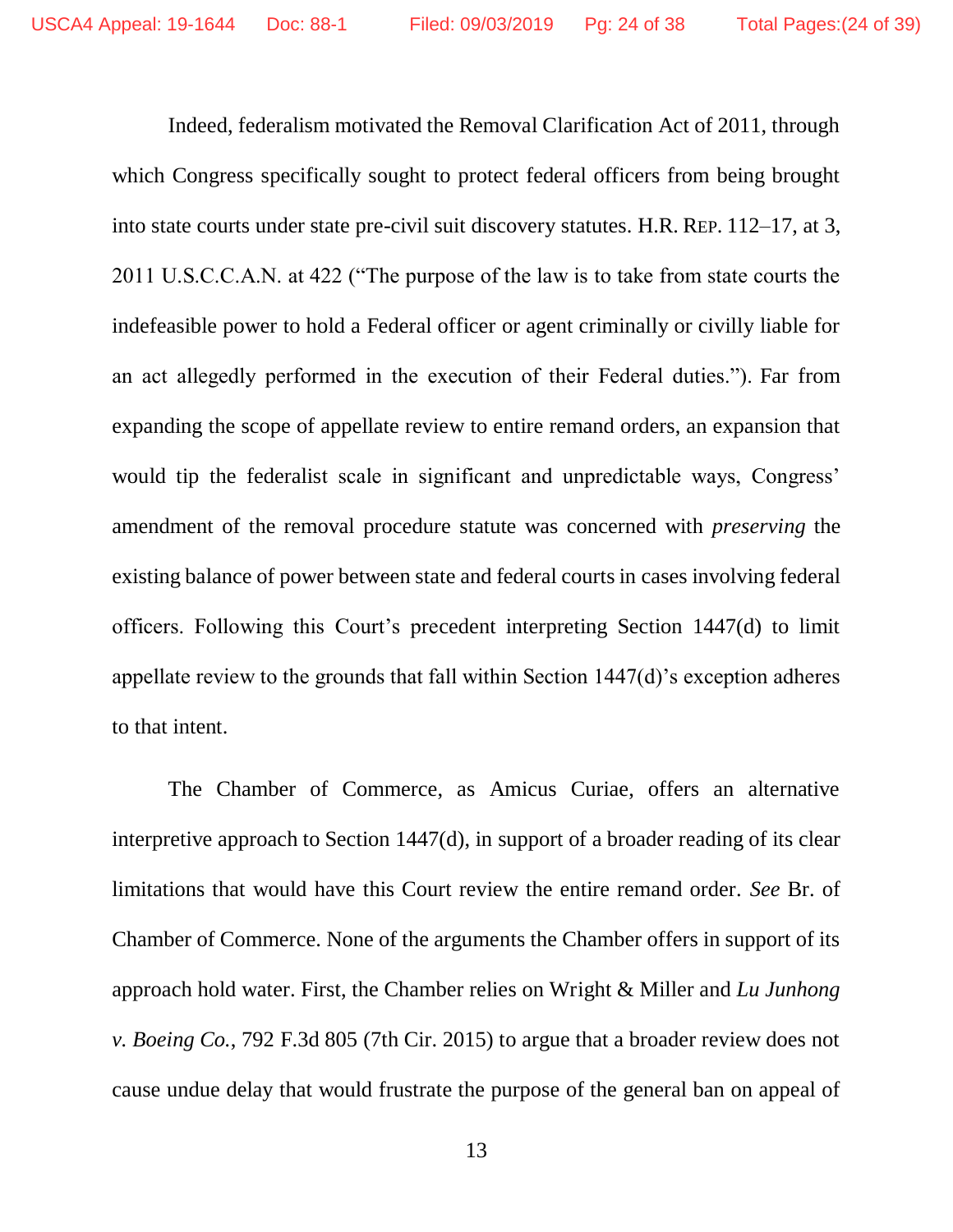remand orders. Br. of Chamber of Commerce 24–25. Yet, there is no evidence to support this view, it runs against both Congressional intent and common sense, and most circuits, including this one, have not adopted it. *See e.g.*, *Appalachian Volunteers, Inc. v. Clark*, 432 F.2d 530, 533 (6th Cir. 1970) (stating that "the review of issues other than those directly related to the propriety of the remand order itself would frustrate the clear Congressional policy of expedition"); *Robertson v. Ball*, 534 F.2d 63, 66 n.5 (5th Cir. 1976) (warning against Section 1447(d) exceptions serving as a "dilatory tactic"). Wright & Miller itself plainly acknowledges that "it has been held that review is limited to removability under § 1443." 15A Wright et al., Fed. Prac. & Proc. Juris. § 3914.11 (2d ed.). As the Eighth Circuit explained, "[t]he plain language of § 1447(d) governs this" result. *Jacks v. Meridian Res. Co.,*  701 F.3d 1224, 1229 (8th Cir. 2012).

Second, although the Chamber of Commerce posits that broader review is consistent with appellate procedure in other contexts such as 28 U.S.C. § 1292(b), 28 U.S.C. § 1453 (or the Class Action Fairness Act (CAFA)), appeals of orders granting or denying injunctions, and pendent-appellate-jurisdiction cases, all of these are distinguishable from Section 1447(d) or simply irrelevant. As Plaintiff argues, Section 1292(b) does not establish a general rule for the scope of appellate appeal for statutes using the word "order." Pl. Br. 10–13. Furthermore, while some circuits have read CAFA to allow for broader review, other courts have correctly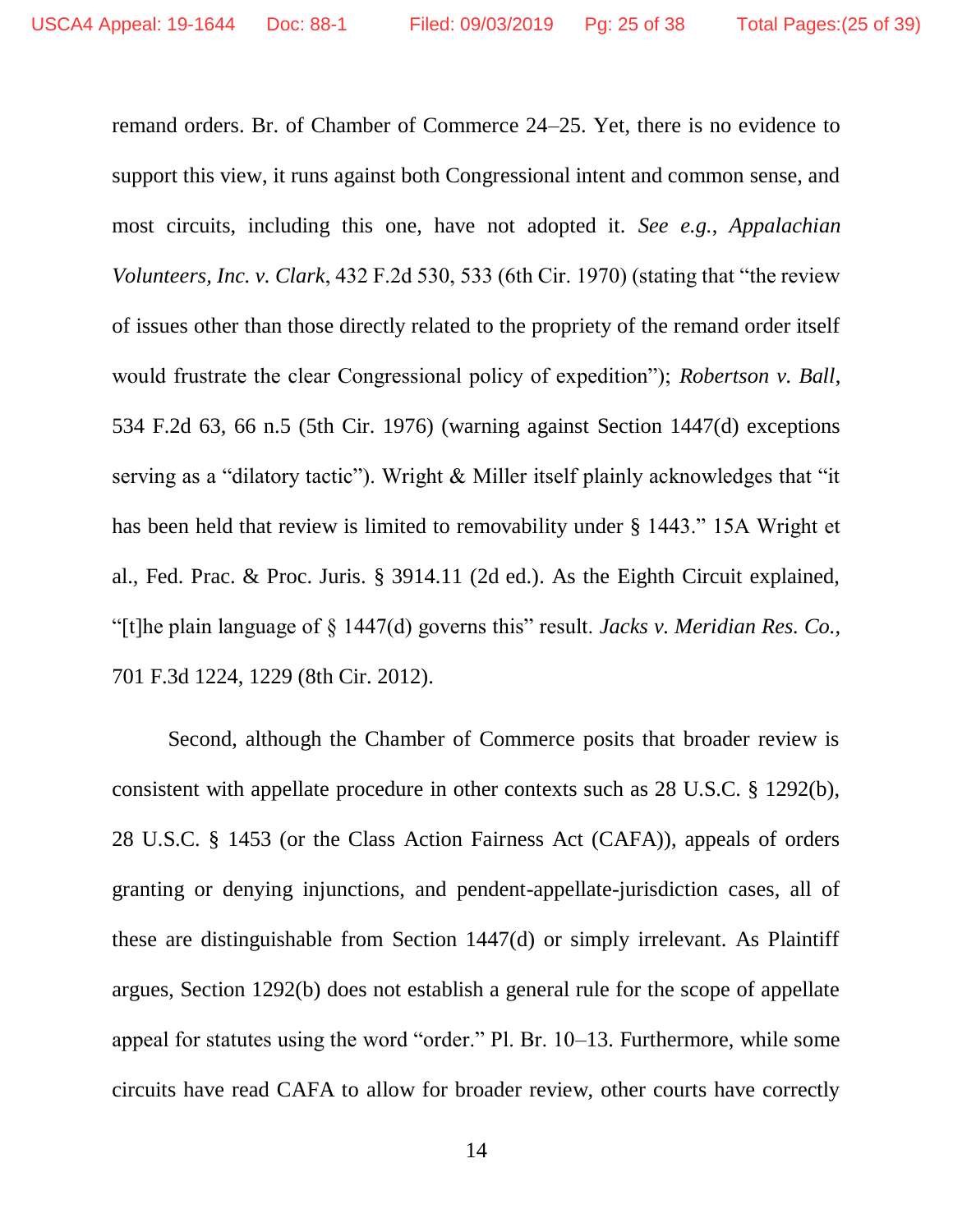determined that "jurisdiction to review a CAFA remand order stops at the edge of the CAFA portion of the order." *City of Walker*, 877 F.3d at 567. *See also [Jacks v.](https://1.next.westlaw.com/Link/Document/FullText?findType=Y&serNum=2029450525&pubNum=0000506&originatingDoc=I383adac0d73111e7af08dbc2fa7f734f&refType=RP&fi=co_pp_sp_506_1228&originationContext=document&transitionType=DocumentItem&contextData=(sc.UserEnteredCitation)#co_pp_sp_506_1228)  [Meridian Res. Co.,](https://1.next.westlaw.com/Link/Document/FullText?findType=Y&serNum=2029450525&pubNum=0000506&originatingDoc=I383adac0d73111e7af08dbc2fa7f734f&refType=RP&fi=co_pp_sp_506_1228&originationContext=document&transitionType=DocumentItem&contextData=(sc.UserEnteredCitation)#co_pp_sp_506_1228)* 701 F.3d at 1229.

In regards to the scope of appellate review of injunctions and the exercise of pendent-appellate-jurisdiction, the Chamber of Commerce's argument appears to be that in some contexts courts of appeals may review matters that satisfy a wellarticulated standard, such as issues inextricably linked to an injunction or those that meet the high standard for pendent appellate jurisdiction. Br. of Chamber of Commerce 28–29, *citing, e.g., Pashby v. Delia*, 709 F. 3d 307, 319 (4th Cir. 2013) (declining interlocutory review of a class certification because it was not "closely connected to the preliminary injunction."); *Rux v. Republic of Sudan*, 461 F.3d 461, 475 (4th Cir. 2006) (declining pendent appellate jurisdiction over denial of motion to dismiss for lack of personal jurisdiction because review was not necessary). This innocuous point does nothing to support a broad principle affording appellate courts the discretion to expand the scope of review whenever it might allow the court to address issues that may later come before them on appeal. Nor does it bear on the scope of appellate review of a district court remand order under Section 1447(d). The Chamber of Commerce's proposed expansion of the scope of review would effectively undermine any and all limits imposed by Congress.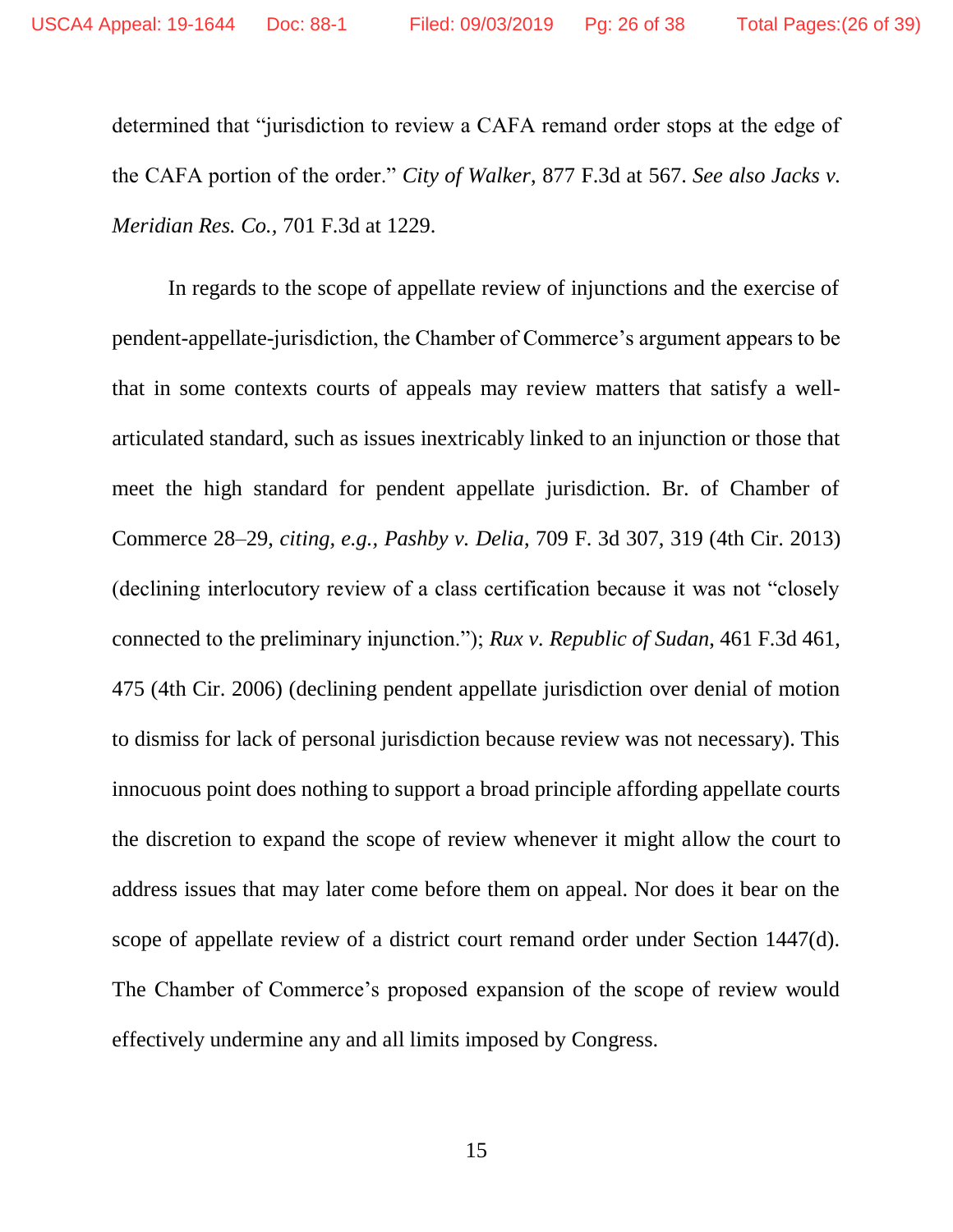Finally, the Chamber makes a federalism argument, but conflates separate issues of law in so doing. The narrow exception Congress created for federal officer removal is governed by a different standard of law than diversity and federal question jurisdiction, all of which the Chamber incorrectly collapses into "federal interests." Br. of Chamber of Commerce 32.

The language of the statute, Congressional intent, established circuit precedent, and federalism principles all support limiting the scope of appellate review to Section 1447(d)'s stated exceptions. Although Defendants attempt to wedge the federal door open with federal officer removal to allow for appeal of removal grounds that are not reviewable, this Court should consider only the meritless claim of federal officer removal on appeal.

#### **II. THERE ARE NO "UNIQUELY FEDERAL INTERESTS" AT STAKE IN THIS CASE SUFFICIENT TO REQUIRE CONVERSION OF PLAINTIFF'S STATE LAW CLAIMS INTO FEDERAL LAW CLAIMS OR TO CONFER FEDERAL JURISDICTION**

The district court properly concluded that it lacked subject matter jurisdiction because regardless of the transboundary nature of anthropogenic climate change there are no "uniquely federal interests" at issue in this case that require that the state law claims be transmuted into federal ones. The Supreme Court has described cases involving such "uniquely federal interests" as those "narrow areas [that are] ...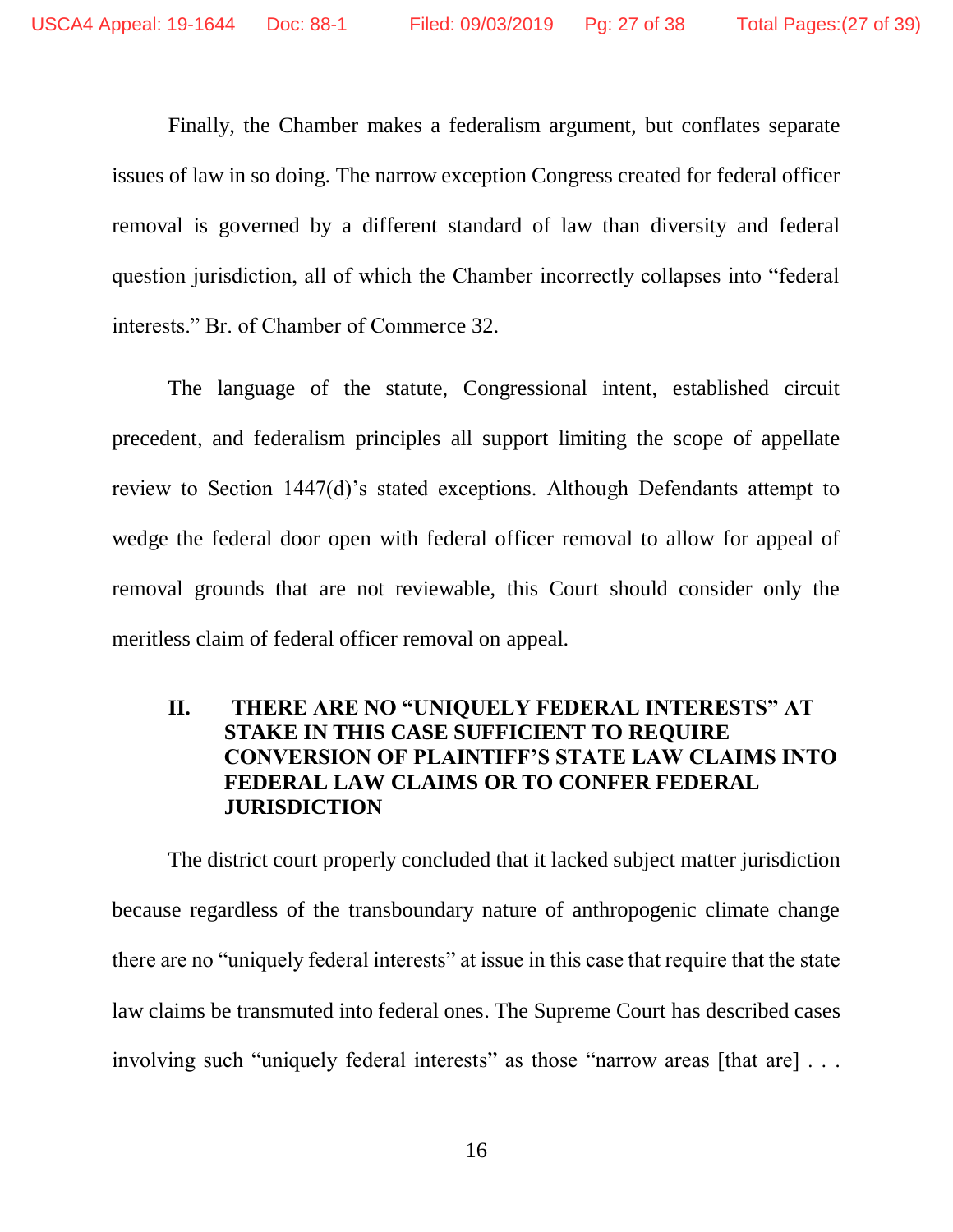concerned with the rights and obligations of the United States, interstate and international disputes implicating the conflicting rights of States or our relations with foreign nations, and admiralty cases." *Tex. Indus., Inc. v. Radcliff Materials, Inc.*, 451 U.S. 630, 641 (1981) (citation omitted). As the district court concluded and as Plaintiff persuasively argues in its brief, this case invokes none of those concerns. This holds true whether Defendants seek to frame Plaintiff's claims as "arising under" federal common law, as raising disputed and substantial federal issues, or as being completely preempted. As Plaintiff rightly points out, the first two arguments are masks for more straightforward preemption arguments properly addressed by state courts, and the last argument is simply wrong. Pl. Br. 21–41.

The reasoning underlying Defendants' argument that there are "uniquely federal interests" at stake in this matter would, if adopted by this Court, pose a risk to cities and counties across the country. If endorsed, such reasoning could empower federal common law to hold domain over a broad swath of policy areas, and federal courts to claim jurisdiction over a wide array of state law claims, subverting cities' and other local governments' ability to rely on traditional legal tools in state courts to pursue remedies for environmental harms, among other things.

This potential outcome is especially worrisome in the context of climate change. Climate change directly impacts subnational governmental interests. *See e.g.*, *Am. Fuel & Petrochemical Manufacturers v. O'Keeffe*, 903 F.3d 903, 913 (9th

17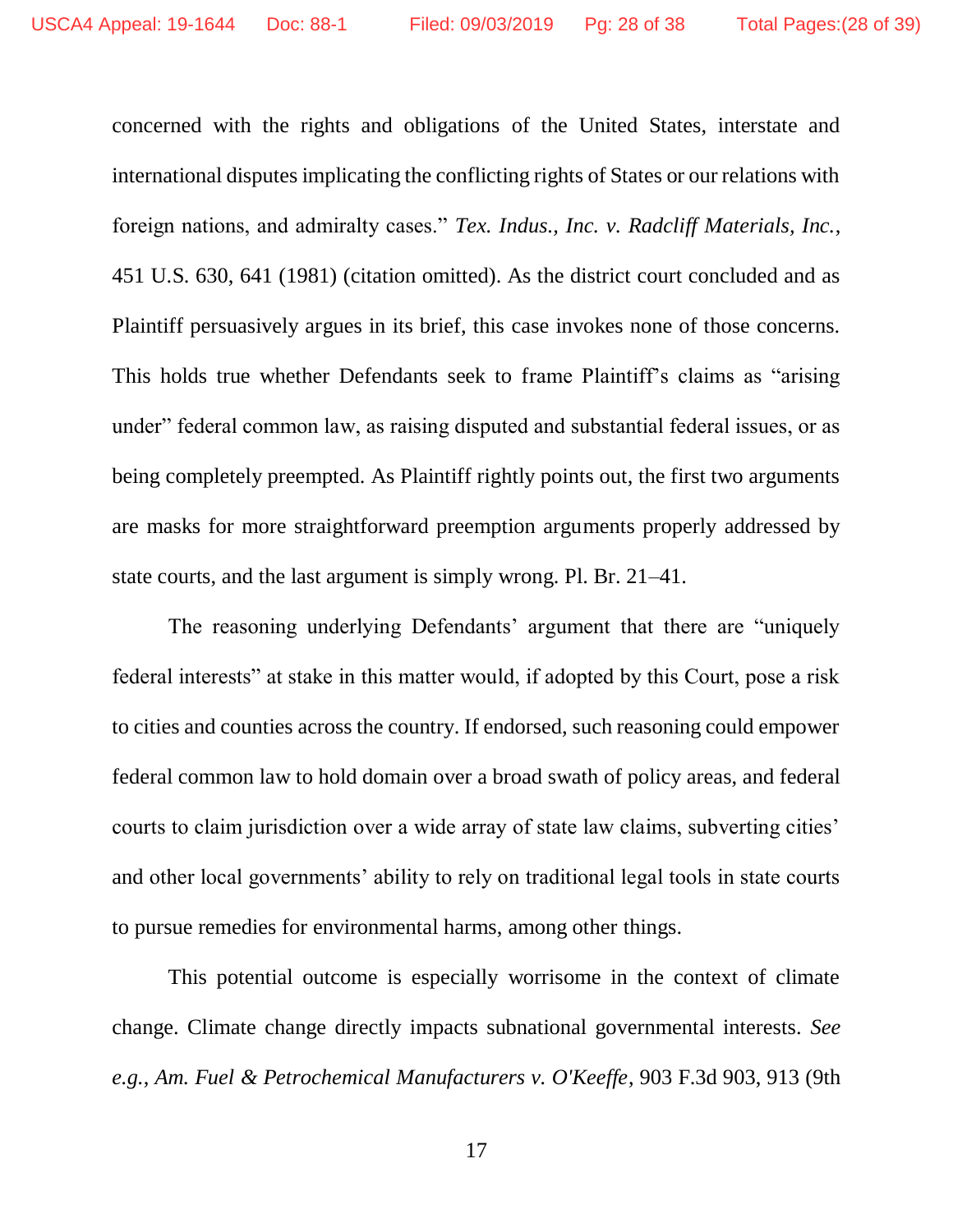Cir. 2018) ("[S]tates have a legitimate interest in combating the adverse effects of climate change on their residents."). *See also*, Greenhouse Gas Emissions Reduction Act of 2009, ch. 171, 2009 Md. Laws 171 (amended in 2016) (emphasizing that "it is in the best interest of the state to act early and aggressively;" and that "[i]t is necessary to protect the public health, economic well-being and natural treasures of the state by reducing harmful air pollutants such as greenhouse gas emissions"), VA Executive Directive 11 (2017), "Reducing Carbon Dioxide Emissions from the Electric Power Sector and Growing Virginia's Clean Energy Economy," (recognizing "that climate change threatens the Commonwealth of Virginia, from our homes and businesses to our critical military installations and ports" and directing state agency to develop plan to reduce greenhouse gas emissions); No. Car. Exec. Order No. 80 (Oct. 29, 2018) (recognizing "climate-related environmental disruptions pose significant health risks to North Carolinians" and directing state to reduce greenhouse gas emissions by 40% below 2005 levels by 2025); N.Y. Community Risk and Resiliency Act, Assemb. B. A6558A; S.B. S6617A 2014 N.Y. Sess. Laws Ch. 355 (S. 6617-B) (McKinney) 335 (requiring that state environmental agency adopt science-based sea-level rise projections into regulation and that applicants for permits or funding in a number of specified programs demonstrate that future physical climate risk due to sea-level rise, storm surge and flooding have been considered); Cal. Health & Safety Code § 38501 (2017) (finding that greenhouse gas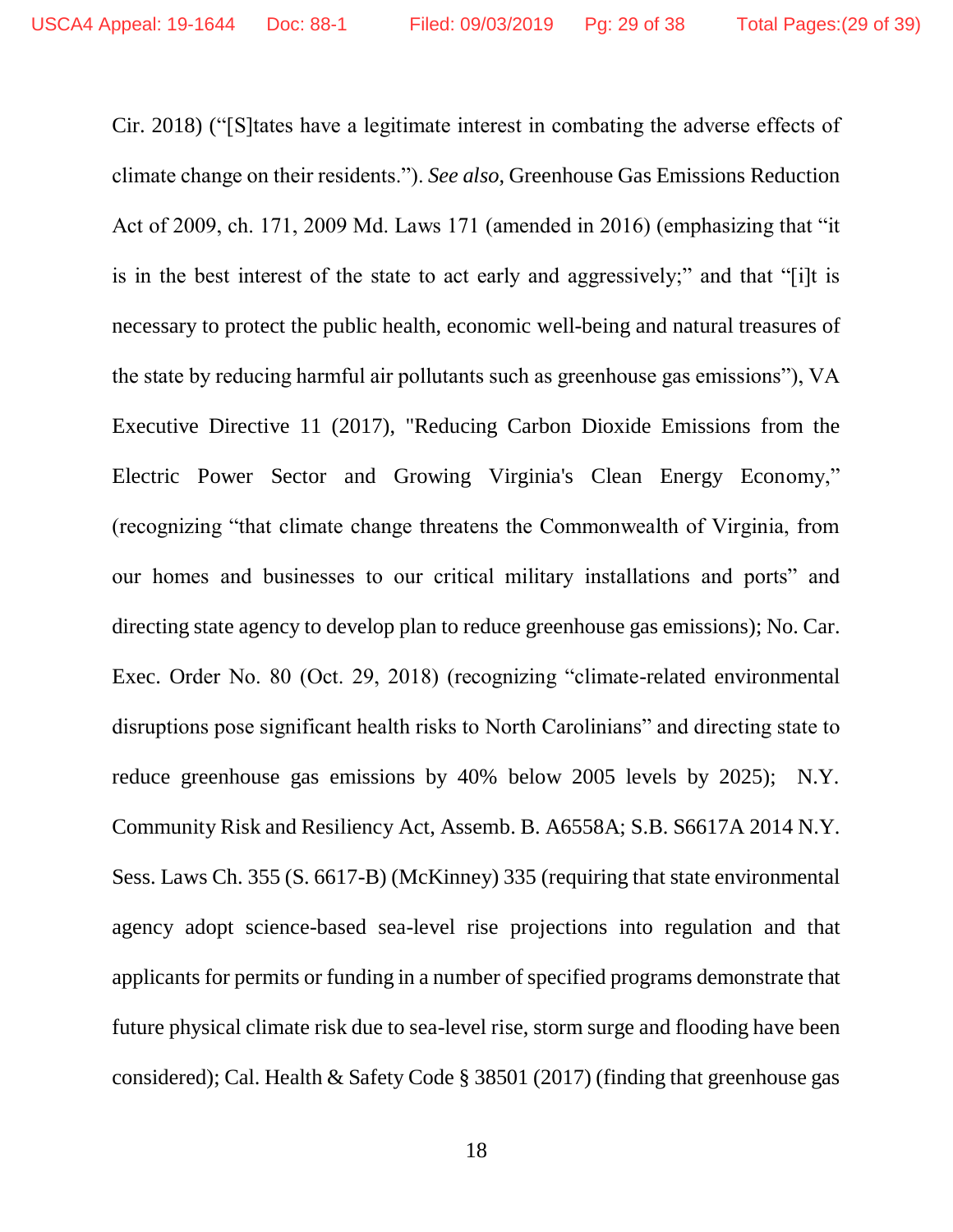emissions are degrading the State's air quality, reducing the quantity and quality of available water, increasing risks to public health, damaging the State's natural environment and causing sea levels to rise); Or. Rev. Stat. § 468A.200(3) (finding that "[g]lobal warming poses a serious threat to the economic well-being, public health, natural resources and environment of Oregon"). As a result, States have taken a wide array of actions to combat climate change, including adopting adaptation or resilience plans. These efforts require the expenditure of significant funds and use of public resources. *See* Center for Climate and Energy Solutions, State Climate Policy Maps, <https://www.c2es.org/content/state-climate-policy/> (last visited Aug. 28, 2019).

Cities have also been at the forefront of climate action. At last count, 1,060 mayors have joined the U.S. Conference of Mayors' Climate Protection Agreement. Some 280 cities and counties have joined the "We Are Still In" coalition, a group of more than 3,600 mayors, county executives, governors, tribal leaders, college and university leaders, businesses, faith groups, and investors who have committed to take action consistent with the United States' Paris Agreement commitments. In addition to the resources provided by Local Government Amici to their members, national and transnational peer networks such as Climate Mayors, Carbon Neutral Cities Alliance, C40, and ICLEI – Local Governments for Sustainability have been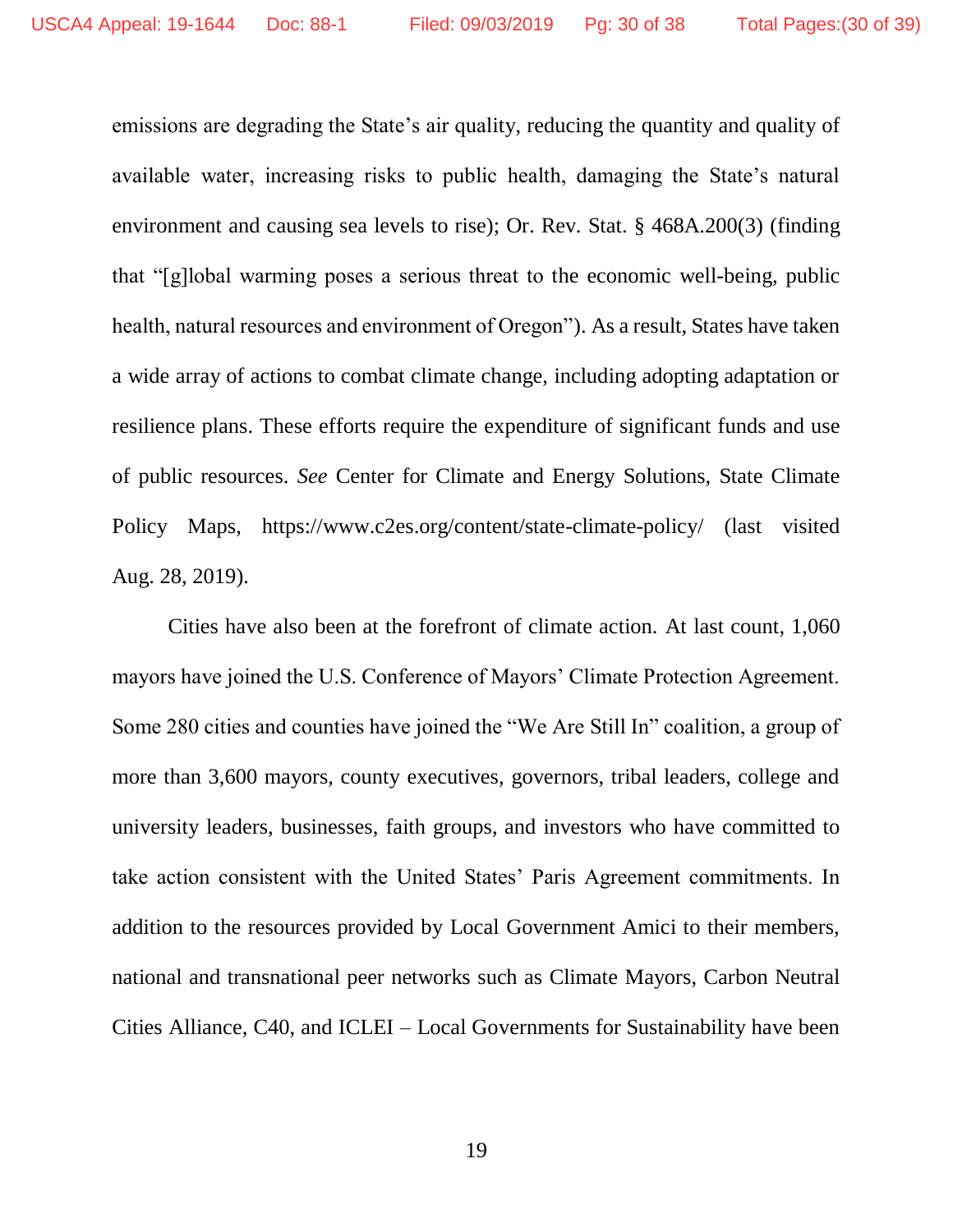formed to provide cities, city political leaders, and city agency staff with support and capacity to take on climate change challenges.

Importantly, courts have routinely upheld subnational climate actions in the face of challenges that they interfere with national interests or priorities and affirmed the legitimacy of state interests in climate action. *See, e.g.*, *Am. Fuel & Petrochemical Manufacturers v. O'Keeffe, supra (upholding Oregon's low carbon* fuel standard against dormant commerce clause challenge); *Rocky Mtn. Farmers v. Corey*, 2019 WL 254686 (9th Cir. Jan. 19 2019) (upholding California's low carbon fuel standard against preemption and dormant commerce clause challenge and noting it reflects "legitimate state interest"); *Rocky Mtn. Farmers v. Corey*, 730 F.3d 1070, 1106–07 (9th Cir. 2013) (same); *Electric Power Supply Association v. Star*, 904 F.3d 518 (7th Cir. 2018) (upholding Illinois promoting zero-carbon energy sources against dormant commerce cause and preemption by the Federal Power Act); *Coal. for Competitive Elec. v. Zibelman*, 272 F. Supp. 3d 554, 559 (S.D.N.Y. 2017) (holding New York State program promoting zero-carbon energy sources did not violate dormant commerce cause), *aff'd* 906 F.3d 41 (2d Cir. 2018); *Energy and Env't Legal Inst. v. Epel*, 43 F. Supp. 3d 1171 (D. Colo. 2014) (finding Colorado renewable energy mandate did not violate dormant commerce clause). *Cf. Columbia Pac. Bldg. Trades Council v. City of Portland*, 412 P.3d 258 (Or. Ct. App. 2018) (holding zoning ordinance banning new and expanded fossil fuel export terminals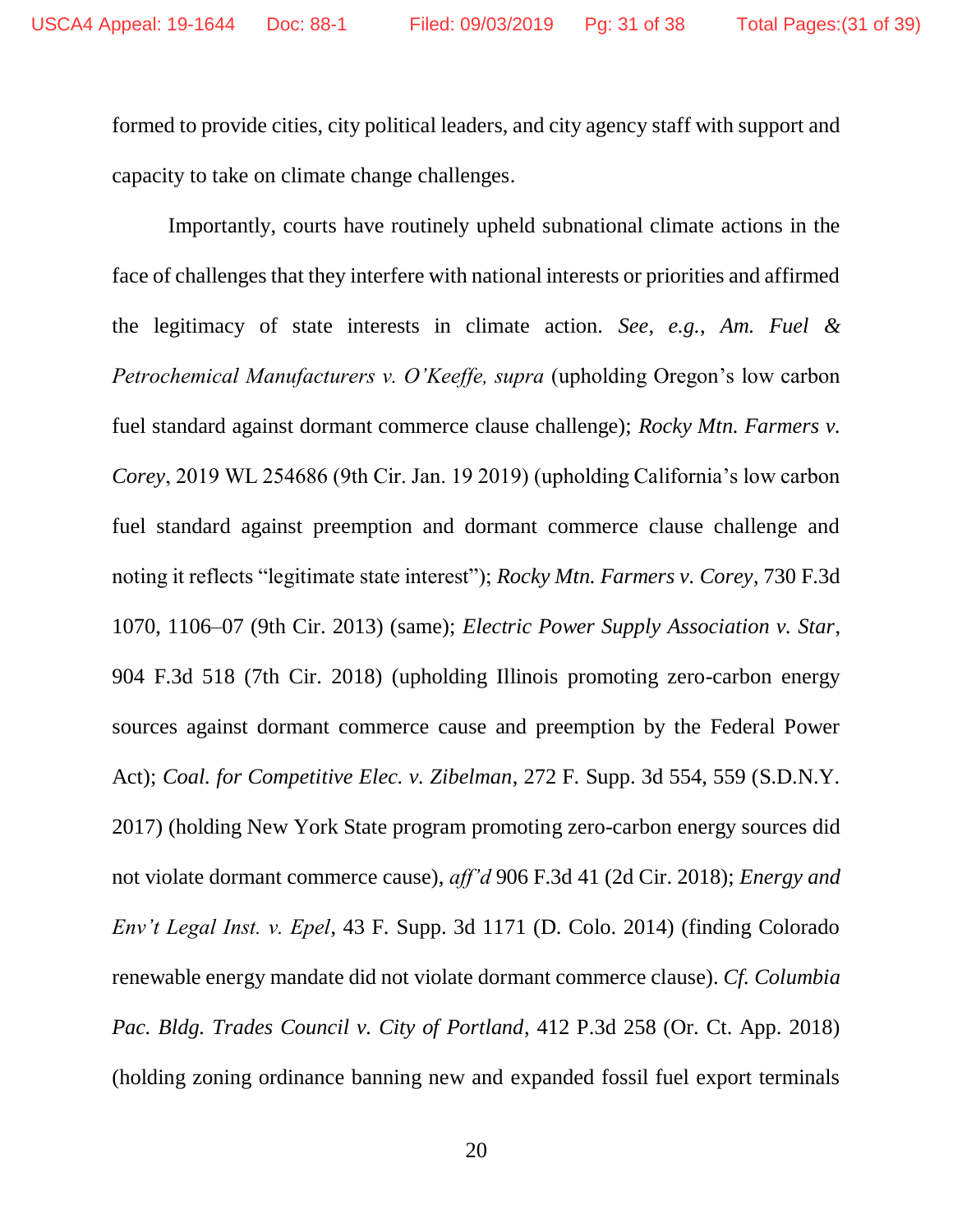did not violate dormant commerce clause but not reaching whether reducing greenhouse gasses is a legitimate local interest due to other interests supporting city's decision).

This consistent treatment by the courts of state and local efforts affirms that global climate change is also a local problem, requiring local solutions. As discussed in Part III below, courts have also, until recently, upheld the availability of state law claims for climate harms. This Court should keep this case in line with precedent.

#### **III. THE DISPLACEMENT OF A FEDERAL COMMON LAW CAUSE OF ACTION FOR NUISANCE REQUIRES THE STATE LAW CAUSE OF ACTION BE TREATED ON ITS OWN TERMS**

As Plaintiff argues in its brief, the displacement of any federal common law claims by the Clean Air Act only confirms the viability of Plaintiff's state law claims. *See* Pl. Br. 24–28.

The Supreme Court, as all parties to the present litigation acknowledge, directly addressed the displacement of federal public nuisance in *Am. Elec. Power, Co. v. Connecticut*, 564 U.S. 410, 424 (2011) (*AEP*), explaining that "the Clean Air Act and the EPA actions it authorizes displace any federal common law right to seek abatement" of GHG emissions. The Ninth Circuit, following the Supreme Court's precedent, held "if a cause of action is displaced, displacement is extended to all remedies," including damages. *Native Vill. of Kivalina v. ExxonMobil Corp.*, 696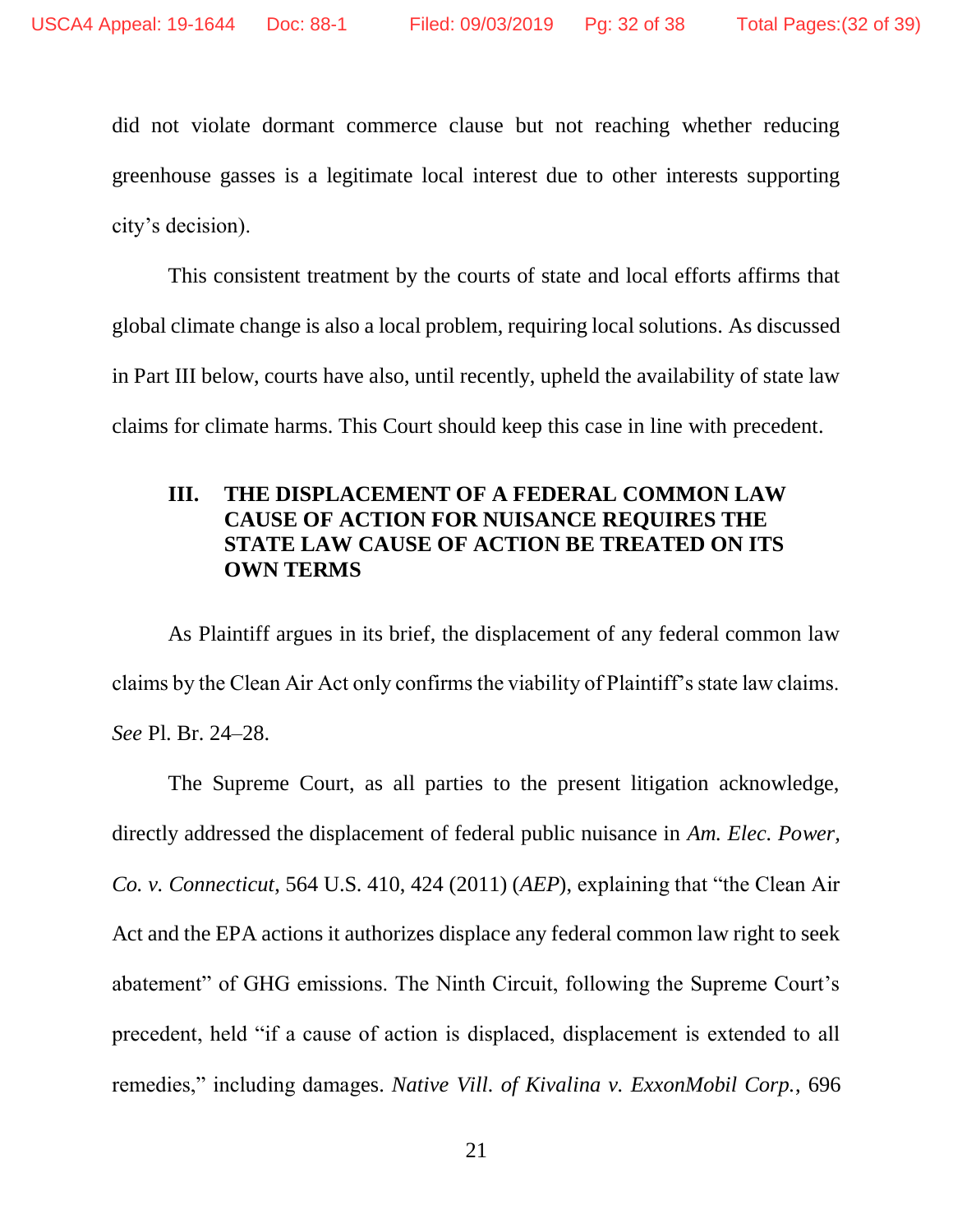F.3d 849, 857 (9th Cir. 2012) (*Kivalina*). Neither *AEP* nor *Kivalina* foreclosed a public nuisance claim based on state law, nor the availability of state courts to adjudicate such a claim.

Indeed, they did just the opposite. The Supreme Court's express view is that the existence of a federal common law claim that has been displaced by federal legislation does *not* erase the possibility of state law claims; rather, it converts the availability of state claims into an ordinary question of statutory preemption. *See City of Milwaukee v. Illinois*, 451 U.S. 304, 327–329 (1981); *Int'l Paper Co. v. Ouellette*, 479 U.S. 481 (1987). Accordingly, in her opinion for a unanimous court in *AEP*, Justice Ginsburg wrote, "[i]n light of our holding that the Clean Air Act displaces federal common law, the availability *vel non* of a state lawsuit depends, *inter alia*, on the preemptive effect of the federal Act." *AEP*, 564 U.S. at 429. *See also Merrick v. Diageo Ams. Supply, Inc.*, 805 F.3d 685, 690 (6th Cir. 2015) and *Little v. Louisville Gas & Elec. Co.*, 805 F.3d 695, 698 (6th Cir. 2015) (state common law nuisance for interstate pollution not preempted by Clean Air Act).

The Ninth Circuit's decision in *Kivalina* further supports proceeding with the state law claims in this case. Discussing the supplemental state law claims filed there, the Ninth Circuit panel noted that the district court had declined to exercise supplemental jurisdiction and dismissed the claim without prejudice to re-file in state court. 696 F.3d at 854–55. *See also Native Vill. of Kivalina v. ExxonMobil Corp.*,

22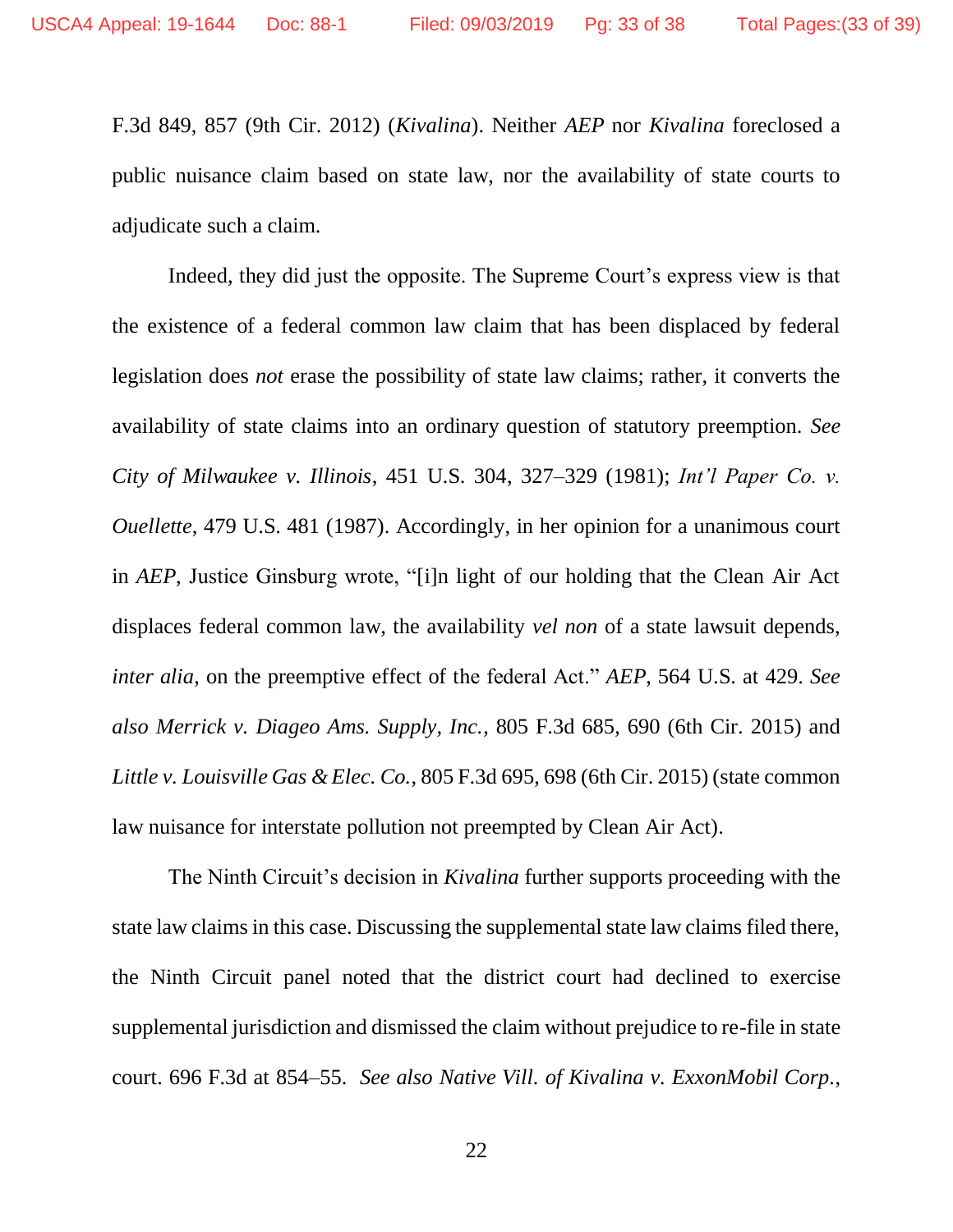663 F. Supp. 2d 863, 882 (N.D. Cal. 2009) (stating that a federal court "may decline to exercise supplemental jurisdiction over a claim if it has dismissed all claims over which it has original jurisdiction"), *aff'd* 696 F.3d 849, 857 (9th Cir. 2012); *see also Alexandria Resident Council, Inc. v. Alexandria Redevelopment & Hous. Auth.*, 11 F. App'x 283, 287 (4th Cir. 2001) ("Although a federal court has discretion to assert pendent jurisdiction over state claims even when no federal claims remain, . . . certainly if the federal claims are dismissed before trial ... the state claims should be dismissed without prejudice. . . . For, when all federal claims are dismissed early in the litigation, the justifications behind pendent jurisdiction considerations of judicial economy, convenience and fairness to litigants—are typically absent." (citations omitted)). The concurrence in *Kivalina* stated unequivocally that "[d]isplacement of the federal common law does not leave those injured by air pollution without a remedy," and suggested state nuisance law as "an available option to the extent it is not preempted by federal law." 696 F.3d at 866 (Pro, J., concurring). Here, there can be no such preemption because federal law does not address either climate change adaptation damages or Defendants' product design and marketing activities, and therefore cannot preempt Plaintiff's claims. In any event, as the district court in *County of San Mateo v. Chevron* noted, state courts are "entirely capable of adjudicating" whether state laws claims are preempted by federal law, 294 F. Supp. 3d at 938; the possibility of preemption does not result in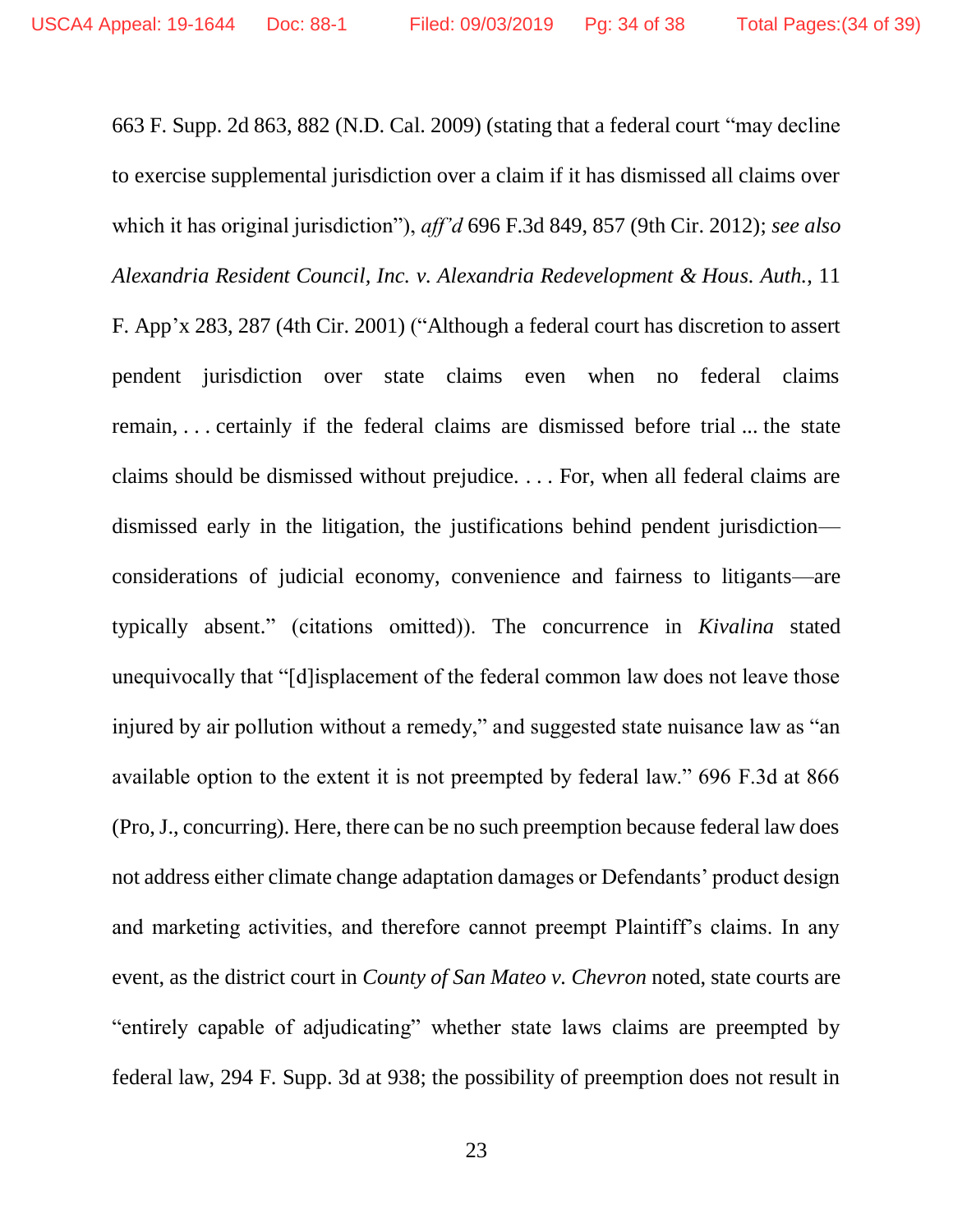the erasure of the cause of the action. Moreover, as Plaintiff persuasively argues, preemption is a defense to state law claims, and cannot provide the basis for federal court jurisdiction. *See e.g.*, Pl. Brief at 2–3; *Franchise Tax Bd. of State of Cal. v. Constr. Laborers Vacation Tr. for S. Cal.*, 463 U.S. 1, 14 (1983)

The Supreme Court and Ninth Circuit's jurisprudence is also consistent with the original Fifth Circuit panel's 2009 opinion in *Comer v. Murphy Oil USA*, 585 F.3d 855, 860 (5th Cir. 2009) (*Comer I*), *petition for writ of mandamus denied sub nom. In re Comer*, 562 U.S. 1133 (2011). In *Comer I*, plaintiffs seeking damages for injuries suffered as a result of Hurricane Katrina had invoked federal jurisdiction based on diversity. The Fifth Circuit panel found that a diversity suit brought under state law for damages was materially distinguishable from public nuisance claims brought under federal law and sustained the claims. 585 F.3d at 878-79. (The decision was subsequently vacated when the Fifth Circuit granted rehearing *en banc*; the Fifth Circuit then failed to muster a quorum for the rehearing, thereby effectively reinstating the district court's decision as a matter of law. *Comer v. Murphy Oil USA*, 607 F.3d 1049 (5th Cir. 2010)).

The weight of this precedent is overwhelming, and the district court's remand order is consistent with it. Defendants' argument that Plaintiff's state law claims challenging one set of behaviors (production, marketing, and sale of a product) should be converted into a federal law claim challenging another set of behaviors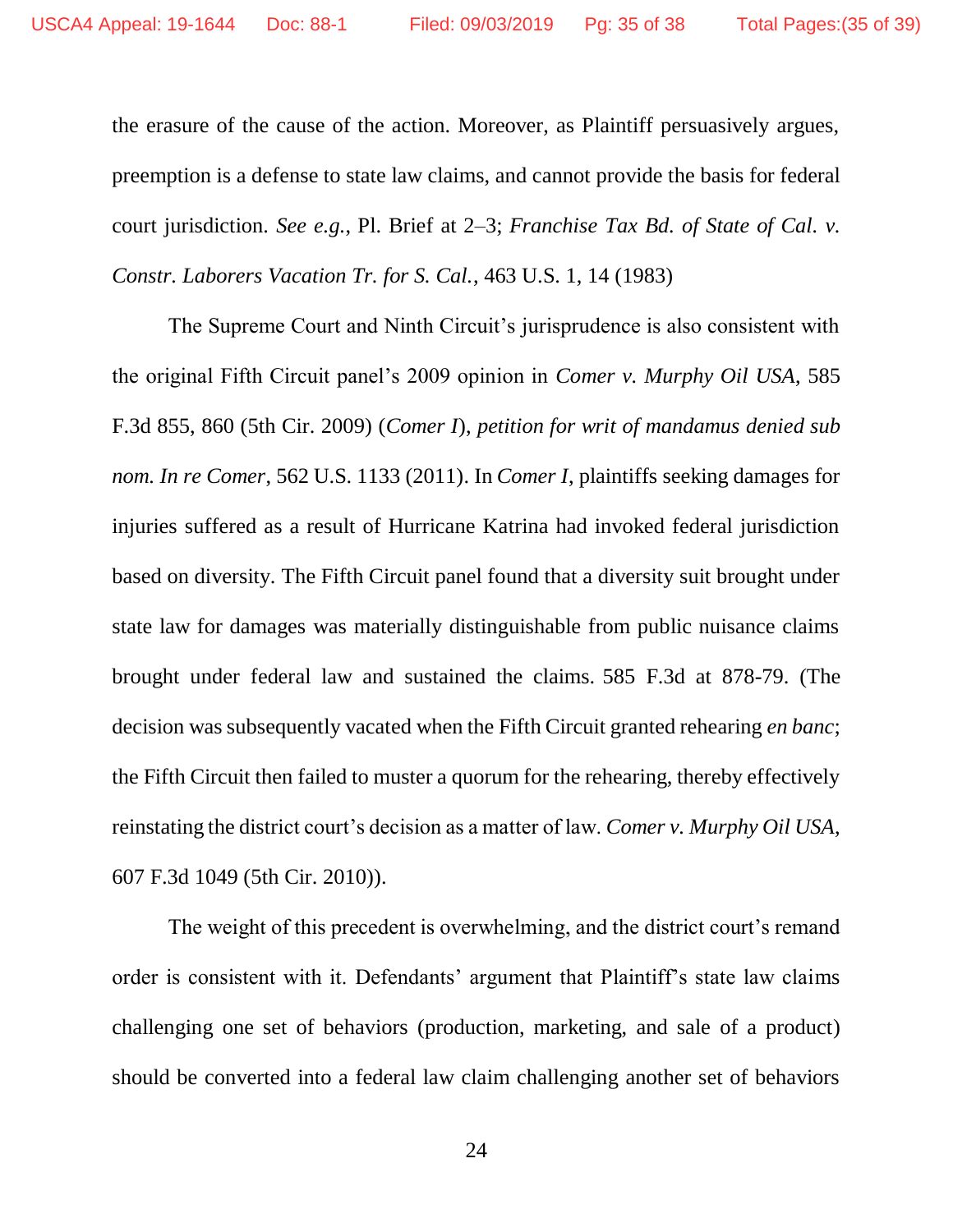(combustion of the product and emission of greenhouse gases) should be rejected. Even if this Court were to accept that there is a federal common law claim that could apply in this context, its displacement would demand the state law claims be heard on their own terms, and that *all* arguments about preemption, other than complete preemption, be heard in state court.

#### **CONCLUSION**

For the foregoing reasons, Local Government Amici urge this Court to affirm the district court's Order Granting Motions to Remand.

Dated: September 3, 2019 Respectfully submitted,

s/ Michael Burger Michael Burger Susan Kraham Morningside Heights Legal Services, Inc. Columbia Environmental Law Clinic 435 W. 116th St. New York, NY 10027 212-854-2372 *Counsel for Amici Curiae*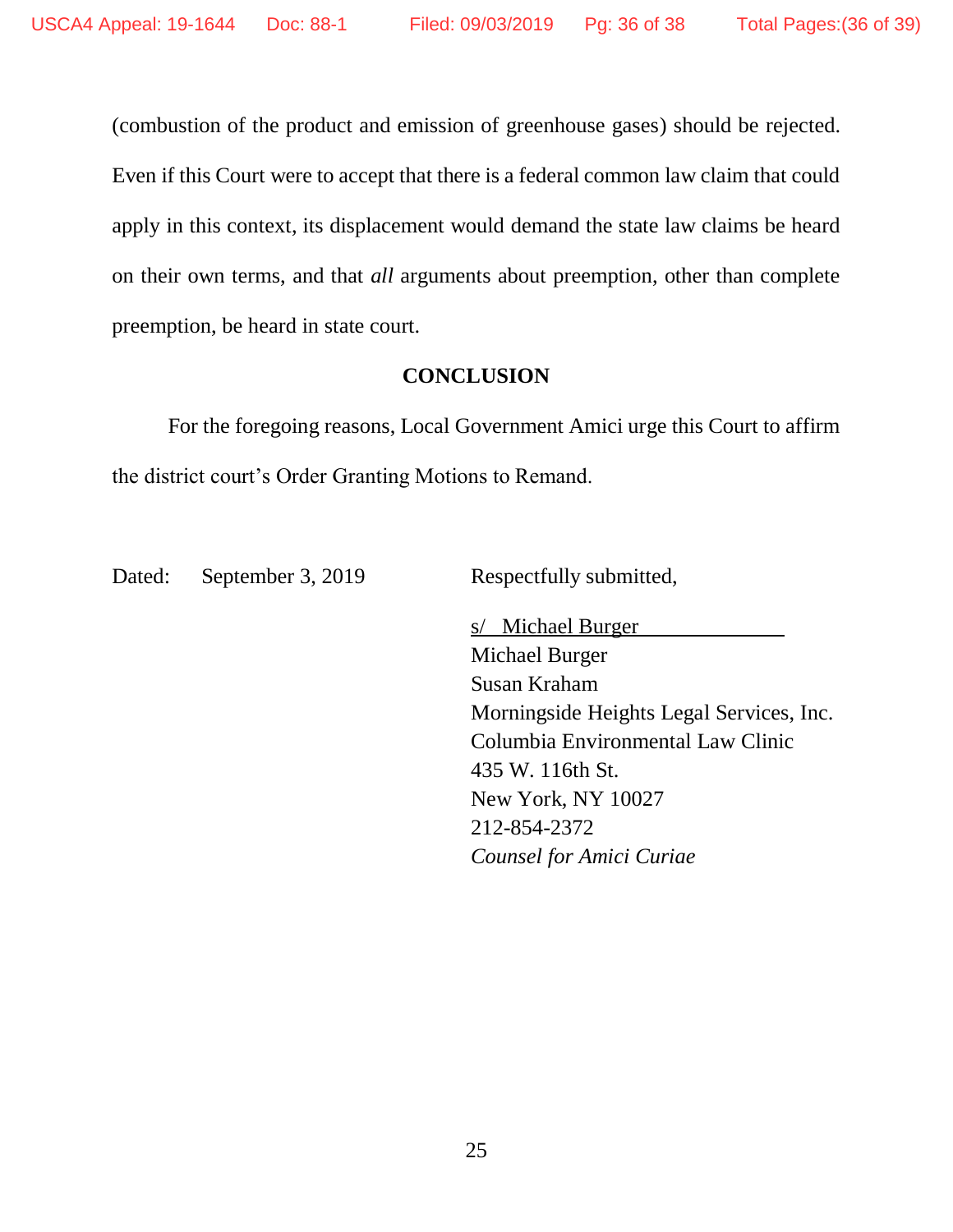#### **CERTIFICATE OF SERVICE**

I hereby certify that on September 3, 2019, I electronically filed the foregoing brief with the Clerk of the Court for the United States Court of Appeals for the Fourth Circuit by using the appellate CM/ECF system. Participants in the case are registered CM/ECF users, and service will be accomplished by the appellate CM/ECF system.

Dated: September 3, 2019 s/ Susan Kraham

Susan Kraham *Counsel for Amici Curiae*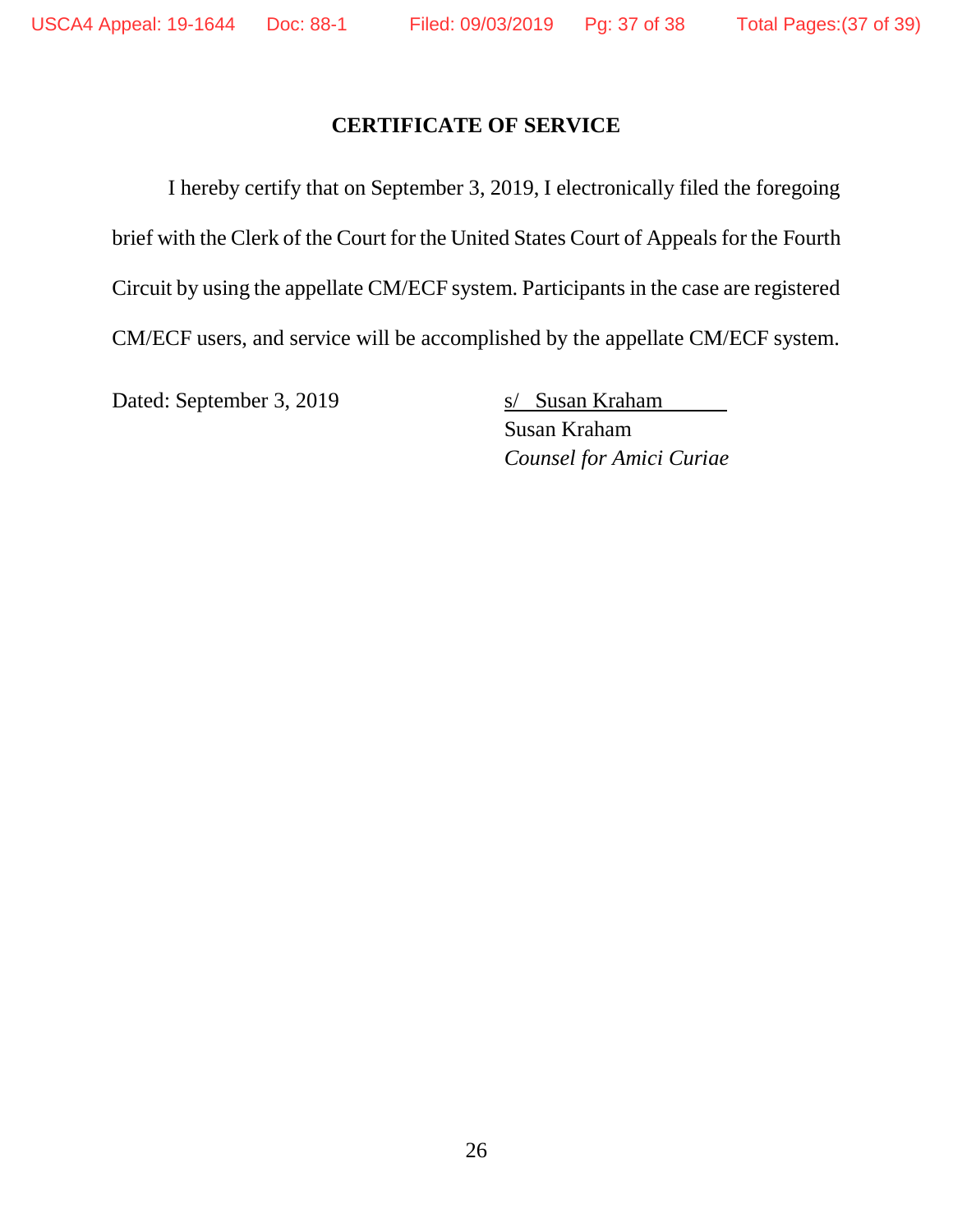#### **CERTIFICATE OF COMPLIANCE**

This brief complies with the type-volume limit of Federal Rule of Appellate Procedure 29(a)(5) and 32(a)(7)(B) because it contains 5,786 words. This brief also complies with the typeface and type-style requirements of Federal Rule of Appellate Procedure 32(a)(5)-(6) because it was prepared using Microsoft Word 2016 in Times New Roman 14-point font, a proportionally spaced typeface.

Dated: September 3, 2019 s/ Susan Kraham

Susan Kraham *Counsel for Amici Curiae*